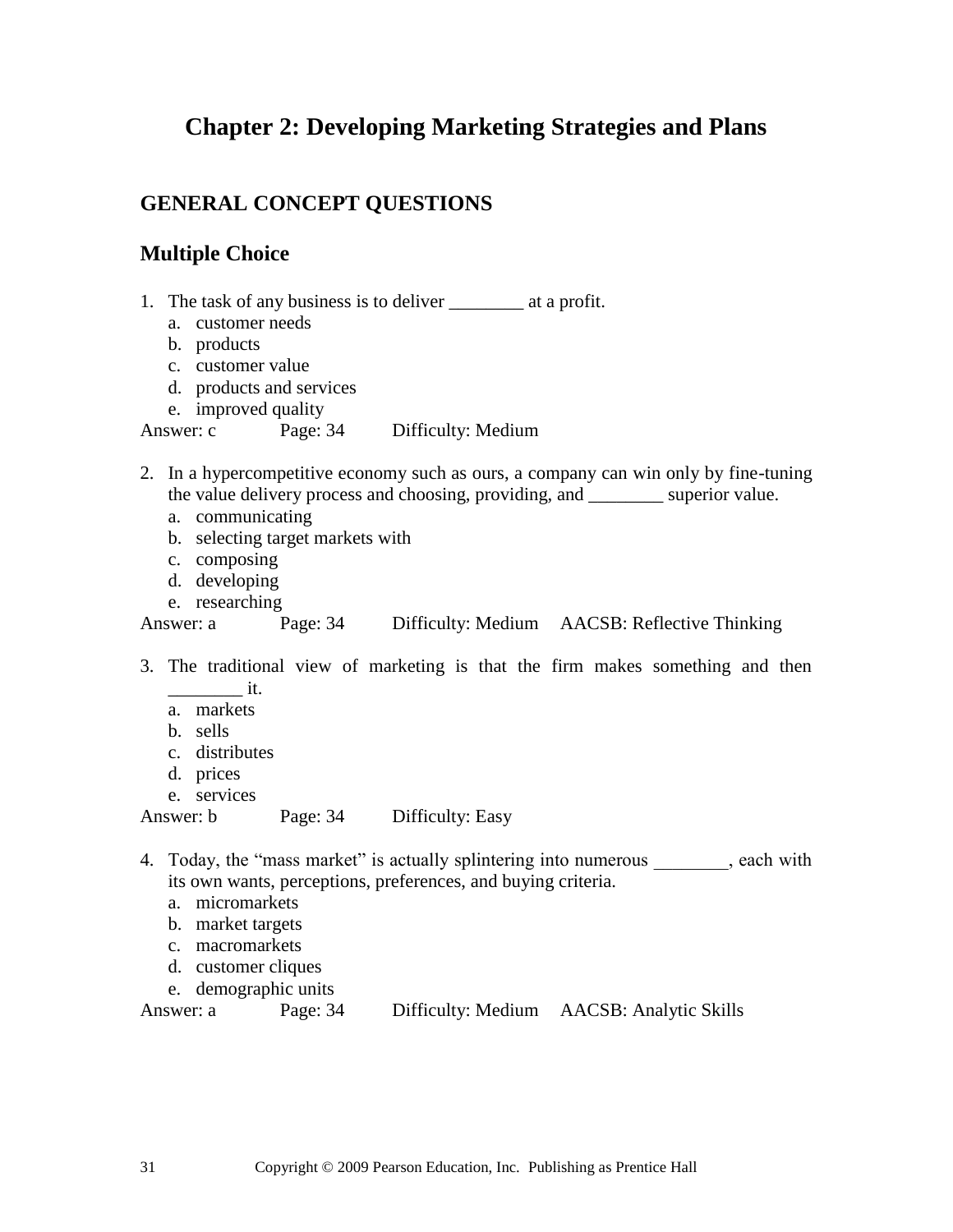- 5. The first phase of the value creation and delivery sequence is \_\_\_\_\_\_\_\_ that represents the "homework" marketing must do before any product exists.
	- a. choosing the value
	- b. market research
	- c. target marketing
	- d. service consideration
	- e. projective thinking

#### Answer: a Page: 34 Difficulty: Medium

- 6. The last step in the value creation and delivery sequence is \_\_\_\_\_\_\_\_ the value where the sales force, sales promotion, advertising, and other communication tools announce and promote the product.
	- a. developing
	- b. distributing
	- c. communicating
	- d. reversing
	- e. researching

### Answer: c Page: 34 Difficulty: Medium AACSB: Communication

7. The \_\_\_\_\_\_\_\_ is a tool for identifying ways to create more customer value.

- a. value chain
- b. customer survey
- c. brand loyalty index
- d. promotion channel
- e. supplier database

Answer: a Page: 35 Difficulty: Easy AACSB: Analytic Skills

- 8. The identifies nine strategically relevant activities that create value and cost in a specific business.
	- a. value proposition
	- b. value chain
	- c. mission statement
	- d. annual report
	- e. manager's log

#### Answer: b Page: 35 Difficulty: Medium AACSB: Analytic Skills

- 9. The \_\_\_\_\_\_\_\_ in the value chain cover the sequence of bringing materials into the business (inbound logistics), converting them into final products (operations), shipping out final products (outbound logistics), marketing them (marketing and sales), and servicing them (service).
	- a. operations processes
	- b. manufacturing processes
	- c. primary activities
	- d. secondary activities
	- e. tertiary activities

Answer: c Page: 35 Difficulty: Medium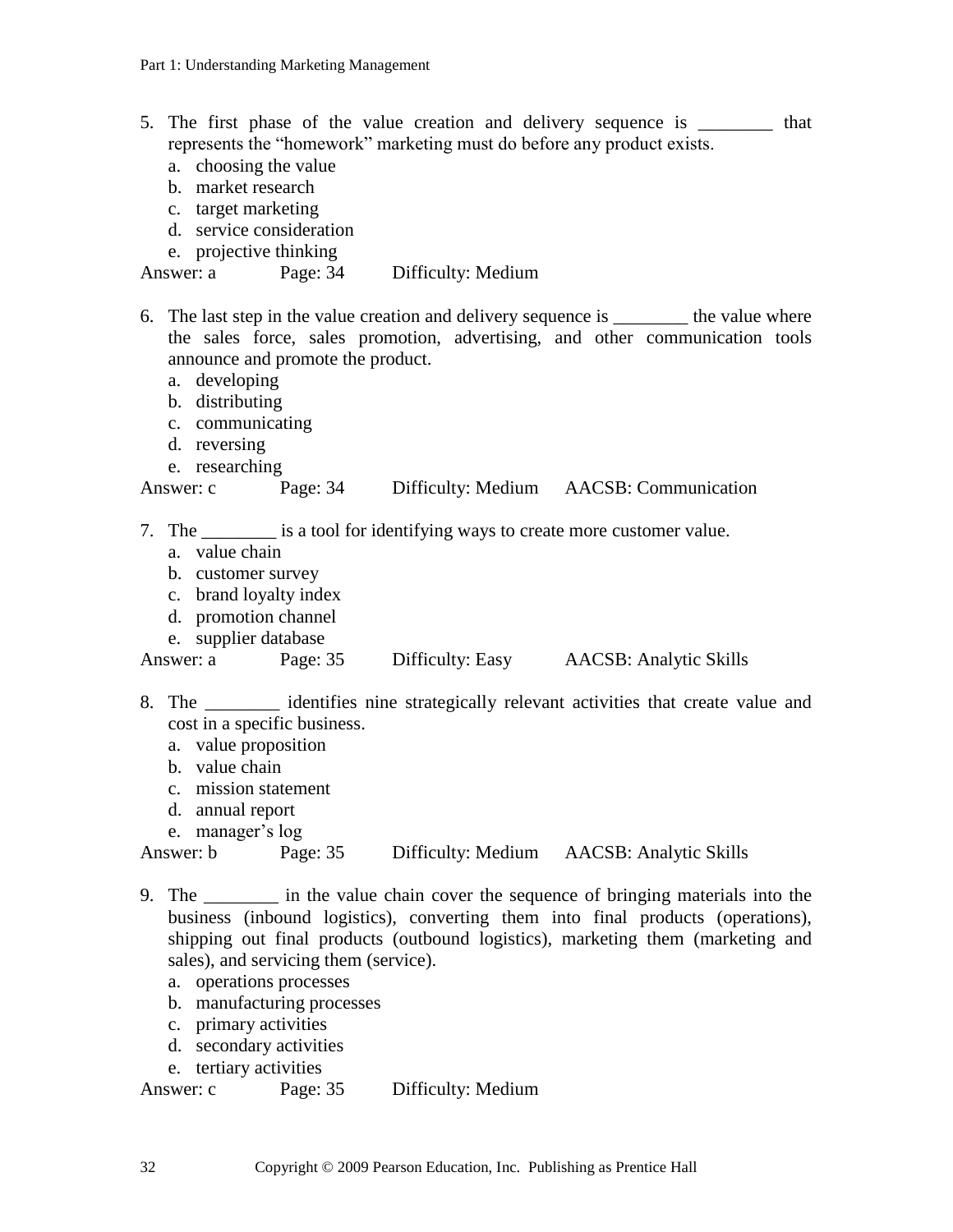| 10. Procurement, technology development, human resource management, and firm |                                                                              |  |  |  |
|------------------------------------------------------------------------------|------------------------------------------------------------------------------|--|--|--|
|                                                                              | infrastructure are handled in certain specialized departments and are called |  |  |  |

- a. materials handling
- b. support activities
- c. inventory activities
- d. primary activities
- e. benchmark activities

| Answer: b | Page: 35 | Difficulty: Hard | <b>AACSB</b> : Analytic Skills |
|-----------|----------|------------------|--------------------------------|
|           |          |                  |                                |

11. The firm should estimate its competitors' costs and performances as \_\_\_\_\_\_\_\_ against which to compare its own costs and performance.

- a. competition
- b. standards
- c. challenges
- d. benchmarks
- e. moveable standards

| Answer: d | Page: 35 | Difficulty: Easy | <b>AACSB:</b> Reflective Thinking |
|-----------|----------|------------------|-----------------------------------|
|           |          |                  |                                   |

- 12. The firm's success depends both on how well each department performs its work, and on how well the various departmental activities are coordinated to conduct *\_\_\_\_\_\_\_\_*.
	- a. core strategies
	- b. satellite businesses
	- c. core values
	- d. core business processes
	- e. core technologies

Answer: d Page: 35 Difficulty: Medium AACSB: Reflective Thinking

- 13. With respect to core business processes, the includes all the activities involved in gathering market intelligence, disseminating it within the organization, and acting on the information.
	- a. market-sensing process
	- b. market research process
	- c. target marketing process
	- d. market pulse process
	- e. deployment process

```
Answer: a Page: 35 Difficulty: Medium AACSB: Analytic Skills
```
- 14. With respect to the core business processes, the includes all the activities involved in researching, developing, and launching new high-quality offerings quickly and within budget.
	- a. new-product process
	- b. new-offering realization process
	- c. product-development process
	- d. product-launch process
	- e. return on investment process

Answer: b Page: 35 Difficulty: Hard AACSB: Analytic Skills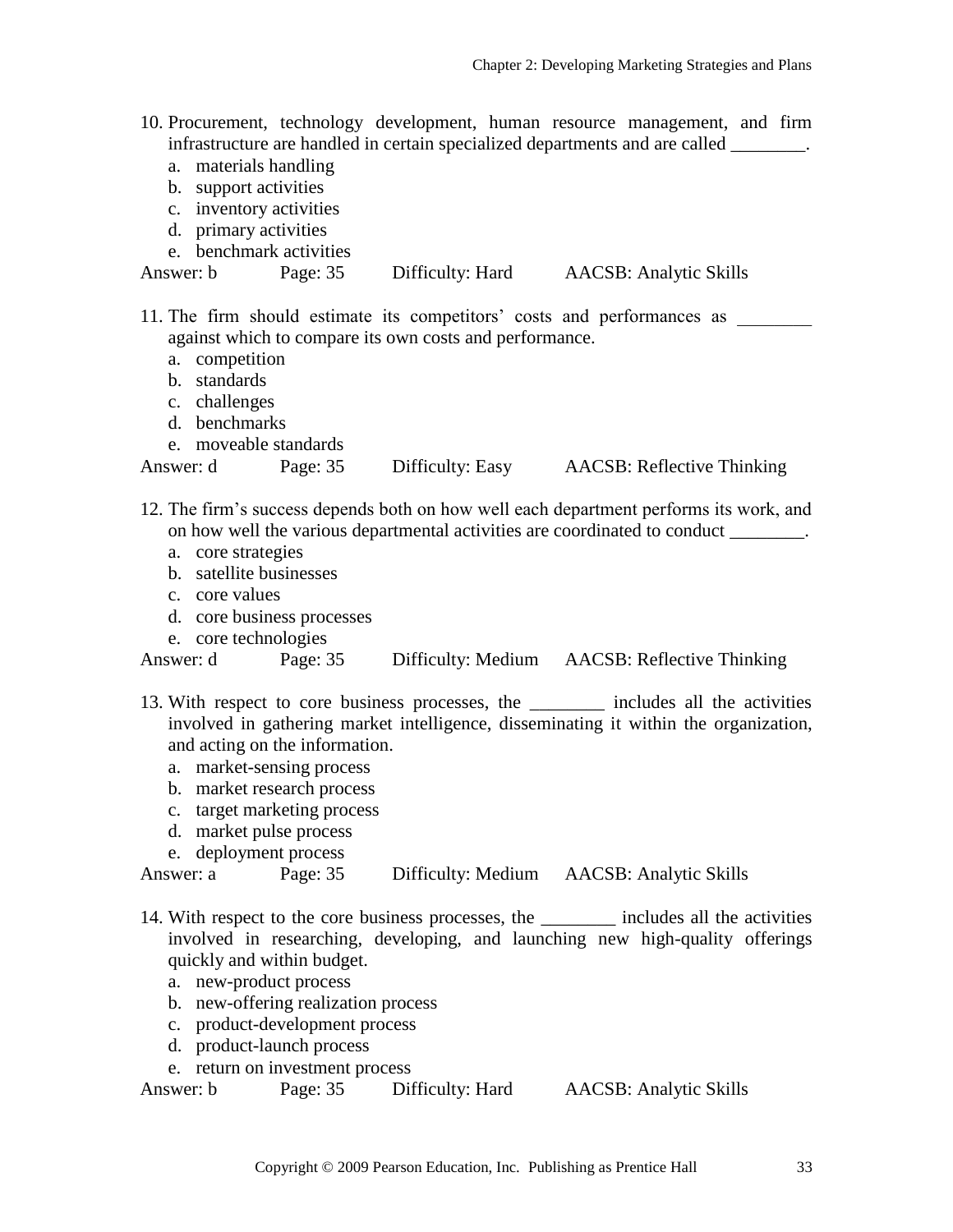- 15. With respect to the core business processes, the \_\_\_\_\_\_\_\_ is considered to be all the activities involved in defining target markets and prospecting for new customers.
	- a. customer acquisition process
	- b. customer relationship management process
	- c. fulfillment management process
	- d. customer prospecting process
	- e. customer equity process

Answer: a Page: 35 Difficulty: Medium AACSB: Analytic Skills

16. A good way to describe the \_\_\_\_\_\_\_\_ would be to discuss all the activities involved in building deeper understanding, relationships, and offerings to individual customers.

- a. customer acquisition process
- b. customer relationship management process
- c. customer prospecting process
- d. customer fulfillment management process
- e. customer equity process

Answer: b Page: 35 Difficulty: Medium AACSB: Reflective Thinking

- 17. Another way to describe a value delivery network (partnering with specific suppliers and distributors) is to call it a
	- a. teamwork group
	- b. cabal
	- c. domestic power center
	- d. link to relationships
	- e. supply chain

Answer: e Page: 36 Difficulty: Easy

- 18. The key to utilizing organizational core competencies is to \_\_\_\_\_\_\_\_ that make up the essence of the business.
	- a. force organizational departments to justify the budgetary components
	- b. own all intermediaries who come in contact with the goods and services
	- c. own and nurture the resources and competencies
	- d. emphasize global promotions
	- e. segment the workforces

Answer: c Page: 36 Difficulty: Hard AACSB: Reflective Thinking

19. We can say that a \_\_\_\_\_\_\_\_ has three characteristics: (1) It is a source of competitive advantage in that it makes a significant contribution to perceived customer benefits; (2) it has applications in a wide variety of markets; and (3) it is difficult for competitors to imitate.

- a. core competency
- b. business strategy
- c. core technology
- d. strategic business unit
- e. winning strategy

```
Answer: a Page: 36 Difficulty: Medium AACSB: Analytic Skills
```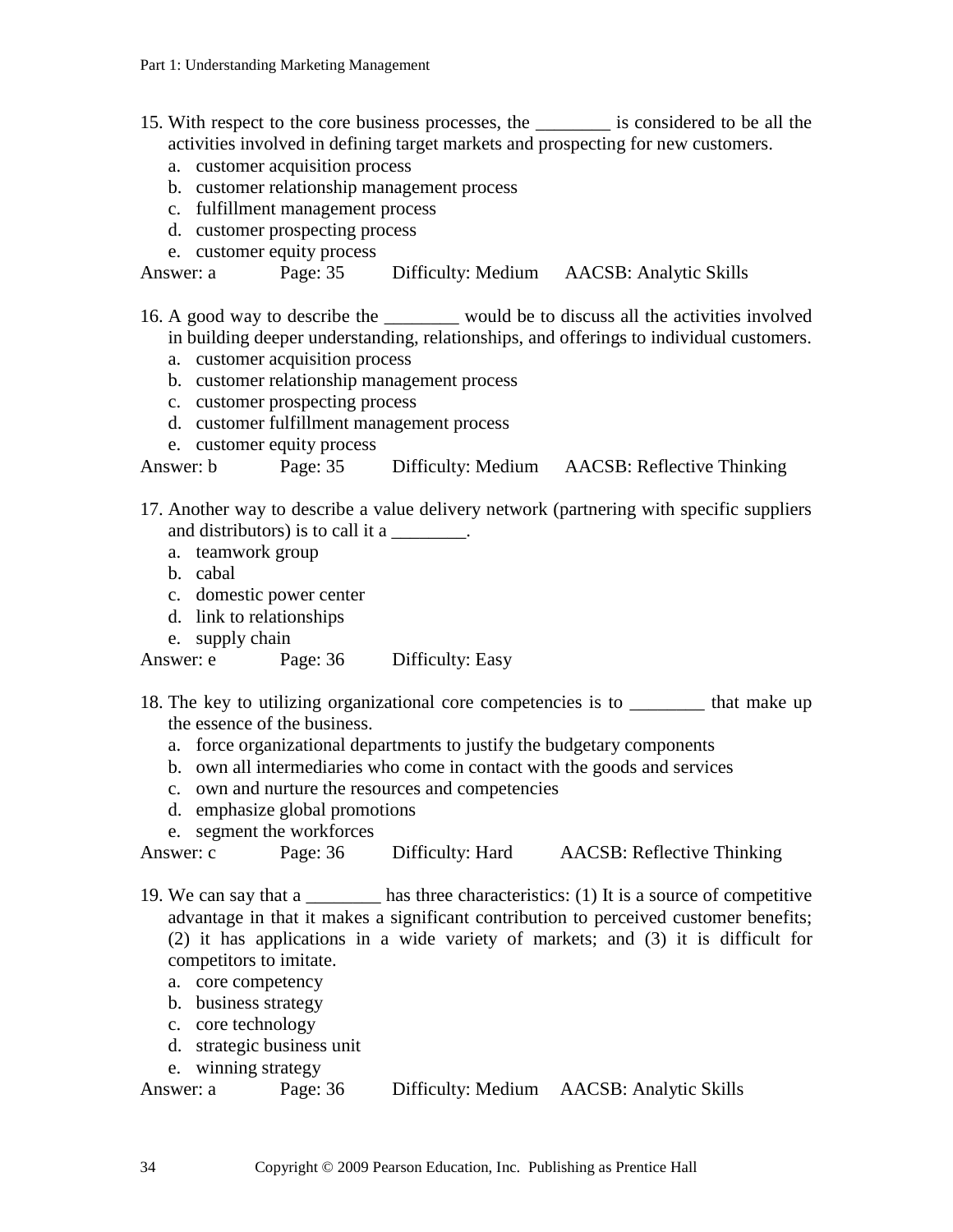- 20. Core competencies tend to refer to areas of special technical and production expertise, whereas tend to describe excellence in broader business processes.
	- a. process benchmarks
	- b. distinctive capabilities
	- c. core business values
	- d. value statements
	- e. mission statements

Answer: b Page: 36 Difficulty: Medium

21. Market-driven organizations tend to excel in three distinctive capabilities: \_\_\_\_\_\_\_\_, customer linking, and channel bonding.

- a. target marketing
- b. market research
- c. fulfilling customer needs
- d. market sensing
- e. customer-service relationships

Answer: d Page: 37 Difficulty: Medium AACSB: Reflective Thinking

- 22. Competitors find it hard to imitate companies such as Southwest Airlines, Dell, or IKEA because they are unable to copy their \_\_\_\_\_\_\_.
	- a. product innovations
	- b. distribution strategy
	- c. pricing policies
	- d. activity systems
	- e. logistics system

| Answer: d | Page: $37$ | Difficulty: Hard | <b>AACSB:</b> Reflective Thinking |
|-----------|------------|------------------|-----------------------------------|
|           |            |                  |                                   |

23. One conception of holistic marketing views it as "integrating the value exploration,  $\Box$ , and value delivery activities with the purpose of building long-term, mutually satisfying relationships and coprosperity among key stakeholders."

- a. value creation
- b. value proposition
- c. value management
- d. value research
- e. value chain

Answer: a Page: 38 Difficulty: Hard

- 24. Holistic marketers achieve profitable growth by expanding customer share, \_\_\_\_\_\_\_\_, and capturing customer lifetime value.
	- a. undermining competitive competencies
	- b. building customer loyalty
	- c. milking the market for product desires
	- d. renewing a customer base
	- e. inspecting all market share data

Answer: b Page: 38 Difficulty: Medium AACSB: Analytic Skills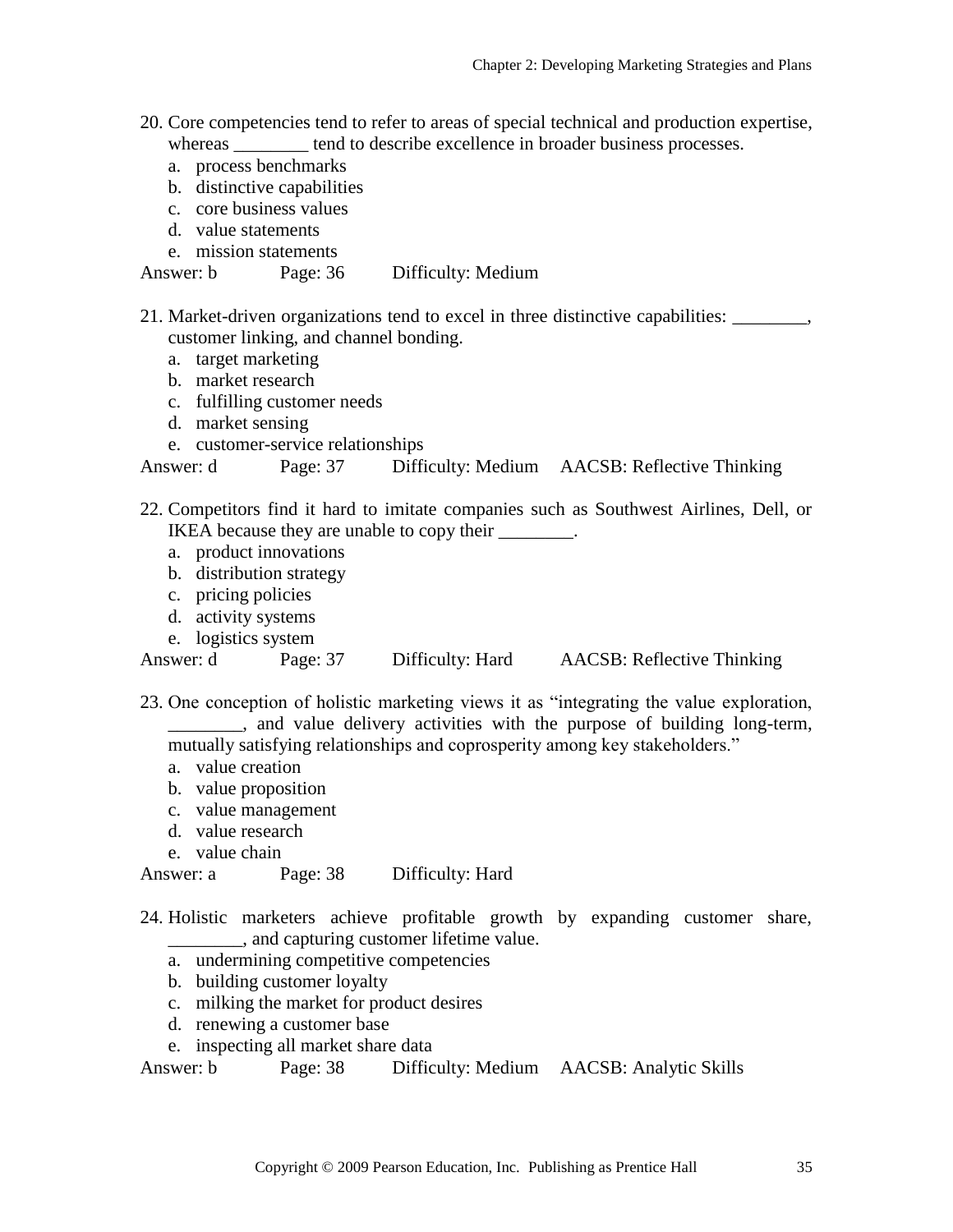25. The holistic marketing framework is designed to address three key management questions. Which of the following is one of those questions?

- a. Value claims—how does the company deal with value erosion?
- b. Value proposition—how can value propositions be made profitable?
- c. Value chain—are there weak links in the company's value chain?
- d. Value network—how can a company effectively network?
- e. Value exploration—how can a company identify new value opportunities?

Answer: e Page: 38 Difficulty: Hard AACSB: Analytic Skills

26. Business realignment may be necessary to maximize core competencies. Which of the following would be one of the steps in this realignment process?

- a. reviewing all macro relationships
- b. reviewing global outreach projections
- c. redefining the business concept (the "big idea")
- d. reviewing successes from e-commerce (if any)
- e. revamping the ethics statement

Answer: c Page: 38 Difficulty: Medium AACSB: Analytic Skills

27. The customer's reflects existing and latent needs and includes dimensions such as the need for participation, stability, freedom, and change.

- a. competence space
- b. resource space
- c. emotional space
- d. relationship space
- e. cognitive space

Answer: e Page: 39 Difficulty: Medium

28. The company's can be described in terms of breadth—broad versus focused scope of business; and depth—physical versus knowledge-based capabilities.

- a. business mission
- b. core strategy
- c. cognitive space
- d. competency space
- e. resource space

Answer: d Page: 39 Difficulty: Medium AACSB: Analytic Skills

29. The collaborator's \_\_\_\_\_\_\_\_ involves horizontal partnerships, where companies choose partners based on their ability to exploit related market opportunities, and vertical partnerships, where companies choose partners based on their ability to serve their value creation.

- a. resource space
- b. competency space
- c. cognitive space
- d. rational space
- e. service space

Answer: a Page: 39 Difficulty: Medium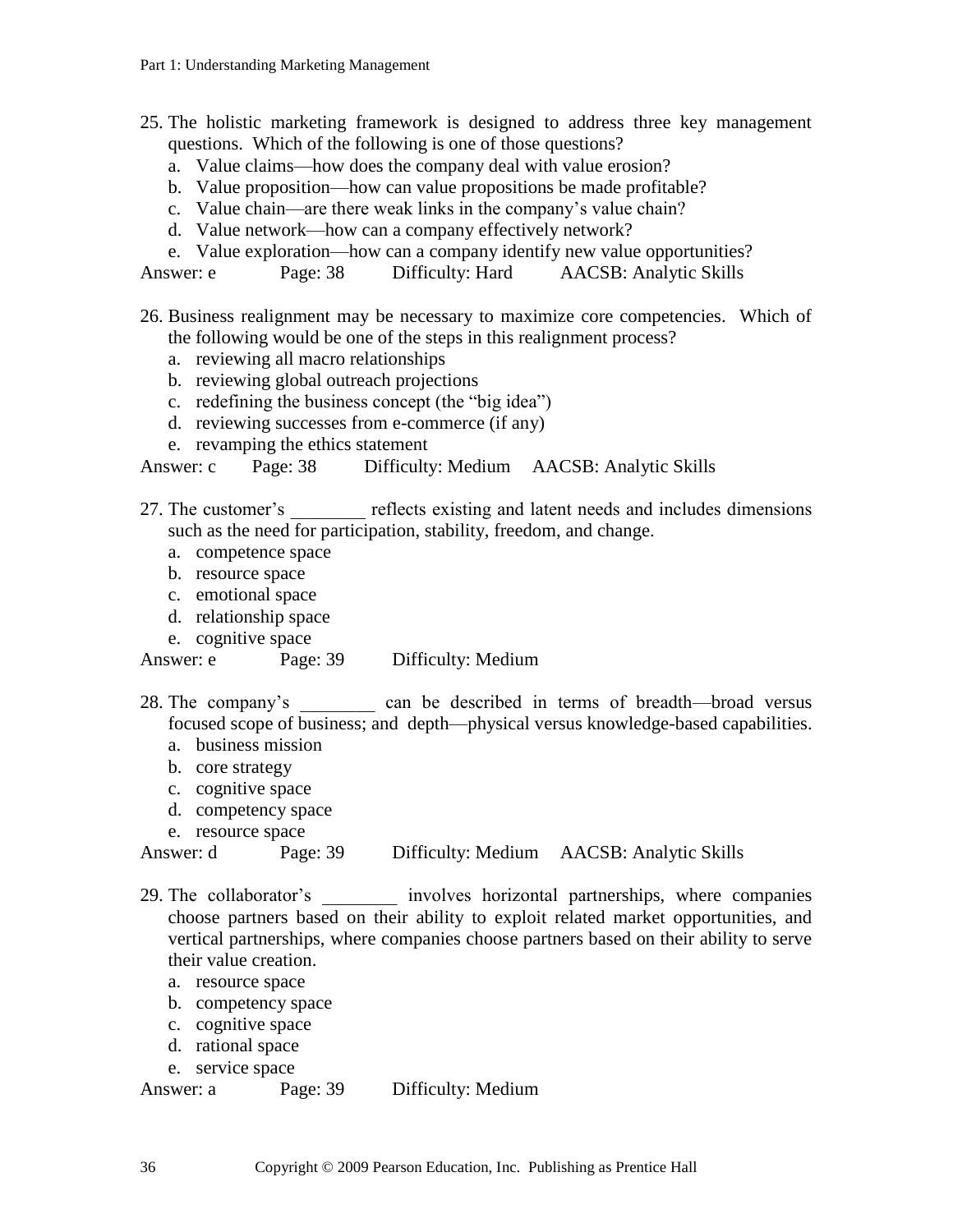- 30. *\_\_\_\_\_\_\_\_* allows the company to discover who its customers are, how they behave, and what they need or want. It also enables the company to respond appropriately, coherently, and quickly to different customer opportunities.
	- a. Network management
	- b. Strategic management
	- c. Marketing management
	- d. Customer relationship management
	- e. Total quality management

Answer: d Page: 39 Difficulty: Medium

- 31. To respond effectively and provide value delivery, the company requires \_\_\_\_\_\_\_\_ to integrate major business processes within a single family of software modules.
	- a. human resource management
	- b. internal auditing management
	- c. internal resource management
	- d. strategic management
	- e. marketing management

Answer: c Page: 39 Difficulty: Hard AACSB: Analytic Skills

- 32. With respect to value delivery, *\_\_\_\_\_\_\_\_* allows the company to handle complex relationships with its trading partners to source, process, and deliver products.
	- a. a value matrix
	- b. a global distribution policy
	- c. a business development strategy
	- d. business partnership management
	- e. total quality management

Answer: d Page: 39 Difficulty: Medium AACSB: Analytic Skills

- 33. Successful marketing requires having capabilities such as understanding, creating, delivering, capturing, and sustaining \_\_\_\_\_\_\_\_.
	- a. customer loyalty
	- b. customer perks
	- c. customer retention
	- d. customer value
	- e. customer benefits

```
Answer: d Page: 39 Difficulty: Easy AACSB: Reflective Thinking
```
- 34. Which of the three key areas of strategic planning deals specifically with devising a long-term game plan for achieving long-run objectives?
	- a. creating a viable business opportunity
	- b. producing a strategic fit
	- c. developing an investment portfolio
	- d. expanding core competencies
	- e. establishing a strategy

Answer: e Page: 39 Difficulty: Medium AACSB: Analytic Skills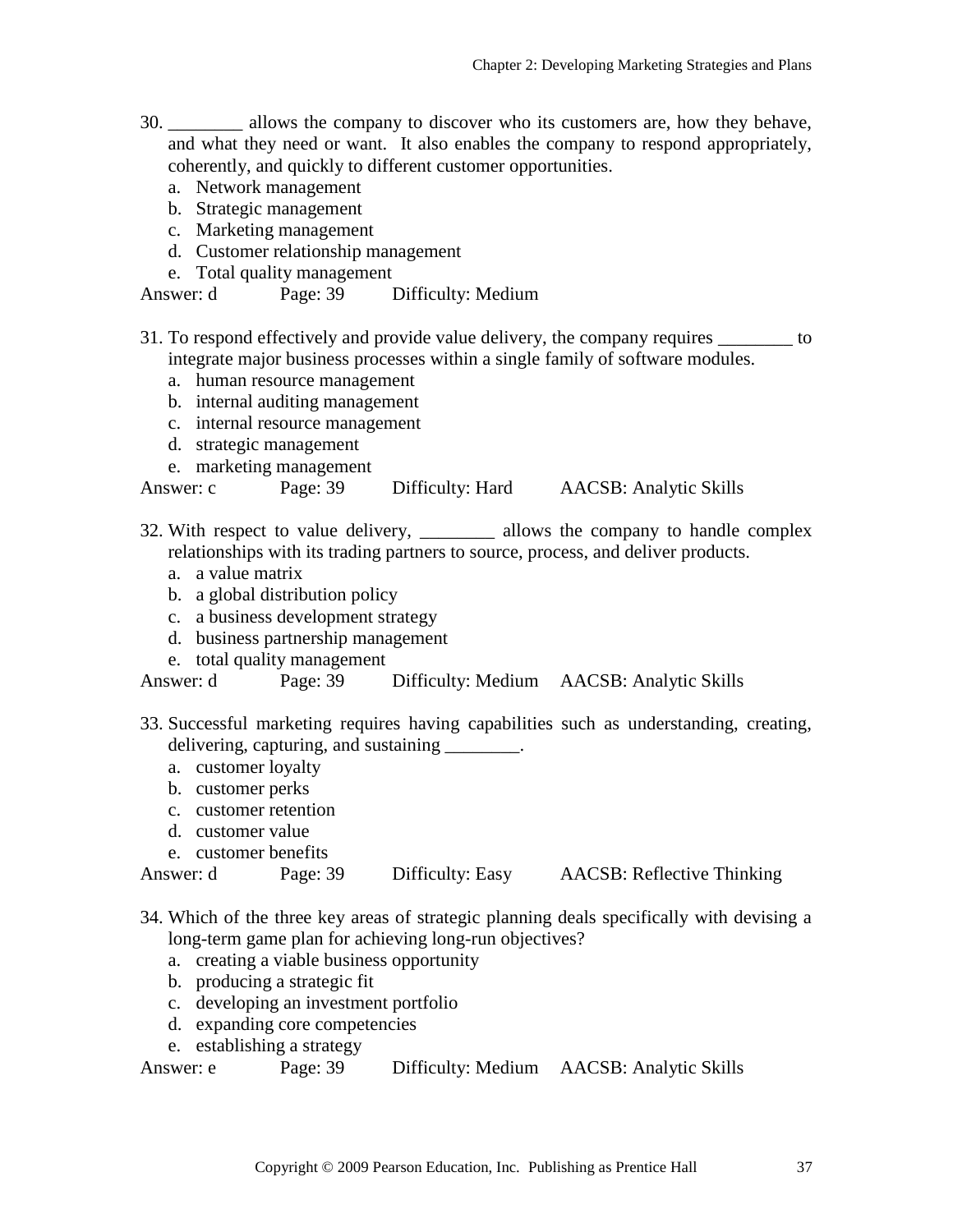#### 35. Most large companies consist of four organizational levels: the \_\_\_\_\_\_\_\_, the division level, the business unit level, and the product level.

- a. board of director level
- b. major stakeholder level
- c. management team level
- d. corporate level
- e. strategic level

Answer: d Page: 39 Difficulty: Easy AACSB: Analytic Skills

36. The **\_\_\_\_\_\_\_\_** is the central instrument for directing and coordinating the marketing effort.

- a. strategic plan
- b. marketing plan
- c. tactical plan
- d. customer-value statement
- e. corporate mission

Answer: b Page: 39 Difficulty: Medium AACSB: Analytic Skills

- 37. The \_\_\_\_\_\_\_\_ lays out the target markets and the value proposition that will be offered, based on an analysis of the best market opportunities.
	- a. organizational plan
	- b. strategic marketing plan
	- c. corporate tactical plan
	- d. corporate mission
	- e. customer-value statement

Answer: b Pages: 39–40 Difficulty: Medium

- 38. If you wanted to find out more about target markets and the organization's value proposition, which of the following types of plans would most likely contain information that might be useful to you in your quest?
	- a. the marketing plan
	- b. the organizational plan
	- c. the strategic marketing plan
	- d. the tactical marketing plan
	- e. the marketing-mix plan

Answer: c Pages: 39 Difficulty: Medium AACSB: Reflective Thinking

- 39. In which of the following plans would we most likely find directions for implementing and addressing daily challenges and opportunities in product features, promotion, merchandising, pricing, sales channels, and service areas?
	- a. the tactical marketing plan
	- b. the target marketing plan
	- c. the deployment plan
	- d. the product-launch plan
	- e. the product-development plan

Answer: a Page: 40 Difficulty: Easy AACSB: Analytic Skills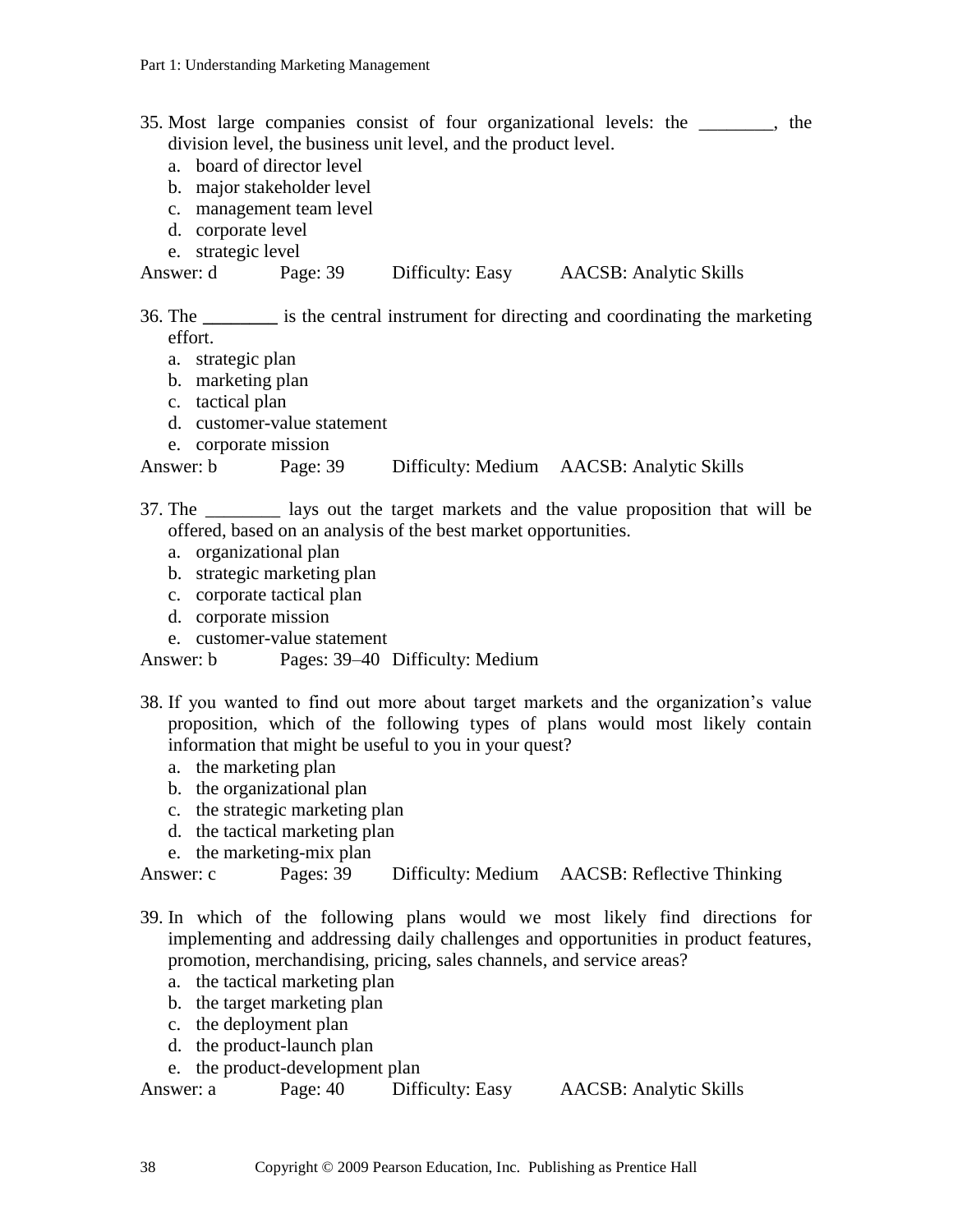- 40. Which of the following is one of the four planning activities undertaken by all corporate headquarters?
	- a. defining the corporate mission
	- b. establishing strategic business units
	- c. assigning resources to each SBU
	- d. assessing growth opportunities
	- e. all of the above

Answer: e Page: 41 Difficulty: Medium

- 41. A clear, thoughtful mission statement provides employees with a shared sense of purpose, direction, and  $\qquad \qquad$ .
	- a. profitability
	- b. target market feasibility
	- c. opportunity
	- d. continuous improvement
	- e. quality products

|  | Answer: c | Page: $42$ | Difficulty: Medium | <b>AACSB: Reflective Thinking</b> |
|--|-----------|------------|--------------------|-----------------------------------|
|--|-----------|------------|--------------------|-----------------------------------|

42. Mission statements are at their best when they reflect a \_\_\_\_\_\_\_.

- a. market
- b. strength
- c. competency
- d. vision
- e. value

Answer: d Page: 42 Difficulty: Medium AACSB: Reflective Thinking

- 43. Which of the following is one of the five major characteristics of good mission statements?
	- a. They focus on a large number of goals.
	- b. They expand the range of individual employee discretion.
	- c. They define the major competitive spheres within which the company will operate.
	- d. They take a short-term view.

e. They are long and comprehensive to ensure that all critical concepts are included.

Answer: c Page: 42 Difficulty: Medium AACSB: Reflective Thinking

44. The \_\_\_\_\_\_\_\_ is the number of channel levels, from raw materials to final product and distribution, in which a company will participate.

- a. industry sphere
- b. vertical sphere
- c. product/application sphere
- d. competence sphere
- e. market segment sphere

Answer: b Page: 42 Difficulty: Medium AACSB: Analytic Skills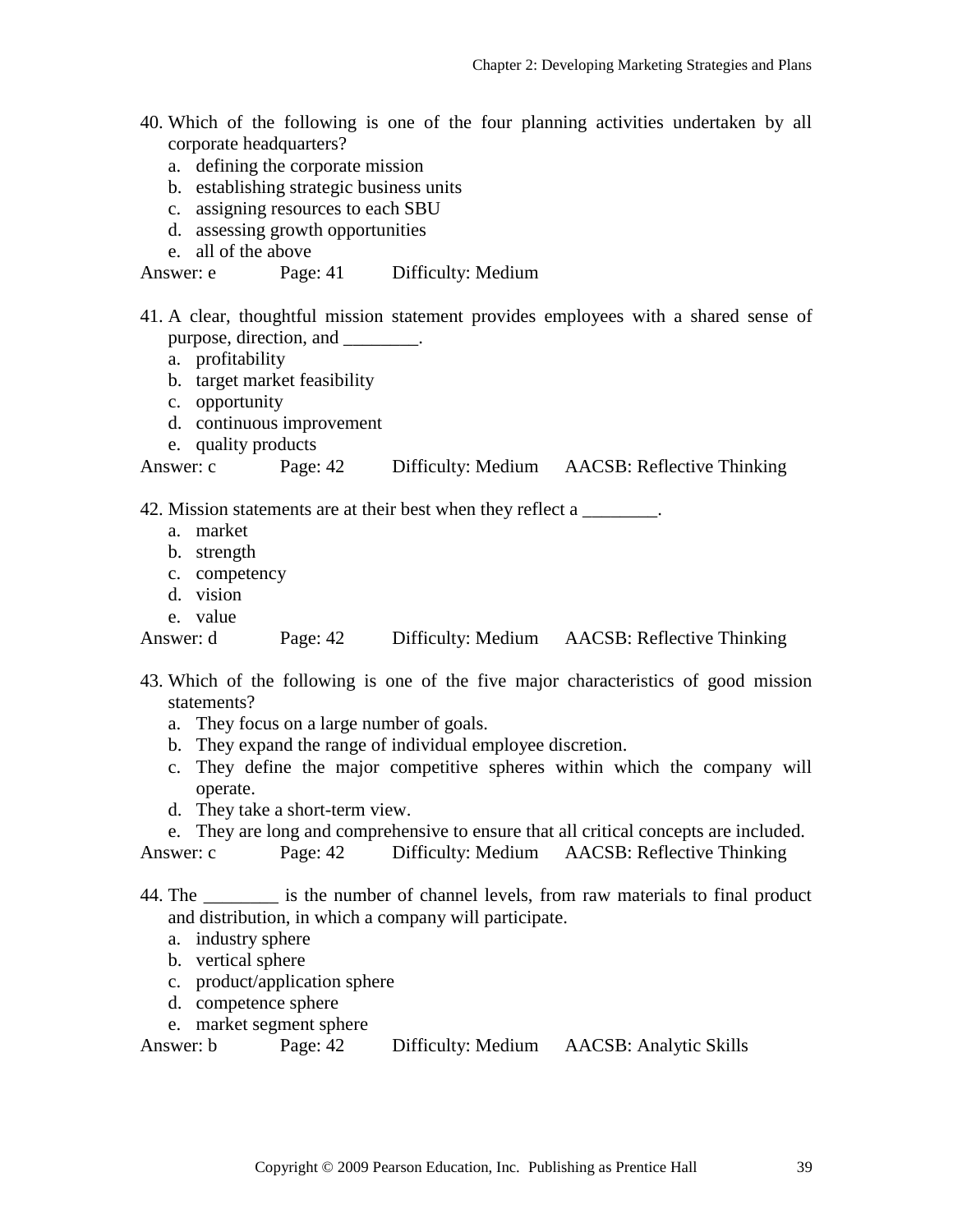- 45. Harvard professor Ted Levitt argues that \_\_\_\_\_\_\_\_ of a business are superior to
	- a. product definitions; service definitions
	- b. service definitions; market definitions
	- c. marketing definitions; market definitions
	- d. market definitions; product definitions
	- e. none of the above

\_\_\_\_\_\_\_\_.

Answer: d Page: 43 Difficulty: Medium

46. A \_\_\_\_\_\_\_\_ of a business focuses on selling a product or service to an existing market.

- a. target market definition
- b. strategic market definition
- c. mass-market definition
- d. differentiated market definition
- e. integrated market definition

Answer: a Page: 44 Difficulty: Medium AACSB: Analytic Skills

- 47. Which of the following terms matches to the phrase "it is a single business or collection of related businesses that can be planned separately from the rest of the company"?
	- a. strategic business unit
	- b. diverse business unit
	- c. growth business unit
	- d. niche market unit
	- e. specialized business unit

Answer: a Page: 44 Difficulty: Easy

- 48. Market-penetration, product-development, and market-development strategies would all be examples of strategies.
	- a. concentric
	- b. conglomerate
	- c. horizontal
	- d. intensive growth
	- e. integrative growth

Answer: d Page: 45 Difficulty: Hard AACSB: Analytic Skills

- 49. A company that seeks to increase its sales and profits through backward, forward, or horizontal integration within the industry is said to be employing  $a(n)$ strategy.
	- a. diversification growth
	- b. intensive growth
	- c. target growth
	- d. integrative growth
	- e. conglomerate growth

| Answer: d | Page: 46 | Difficulty: Medium | <b>AACSB</b> : Analytic Skills |
|-----------|----------|--------------------|--------------------------------|
|-----------|----------|--------------------|--------------------------------|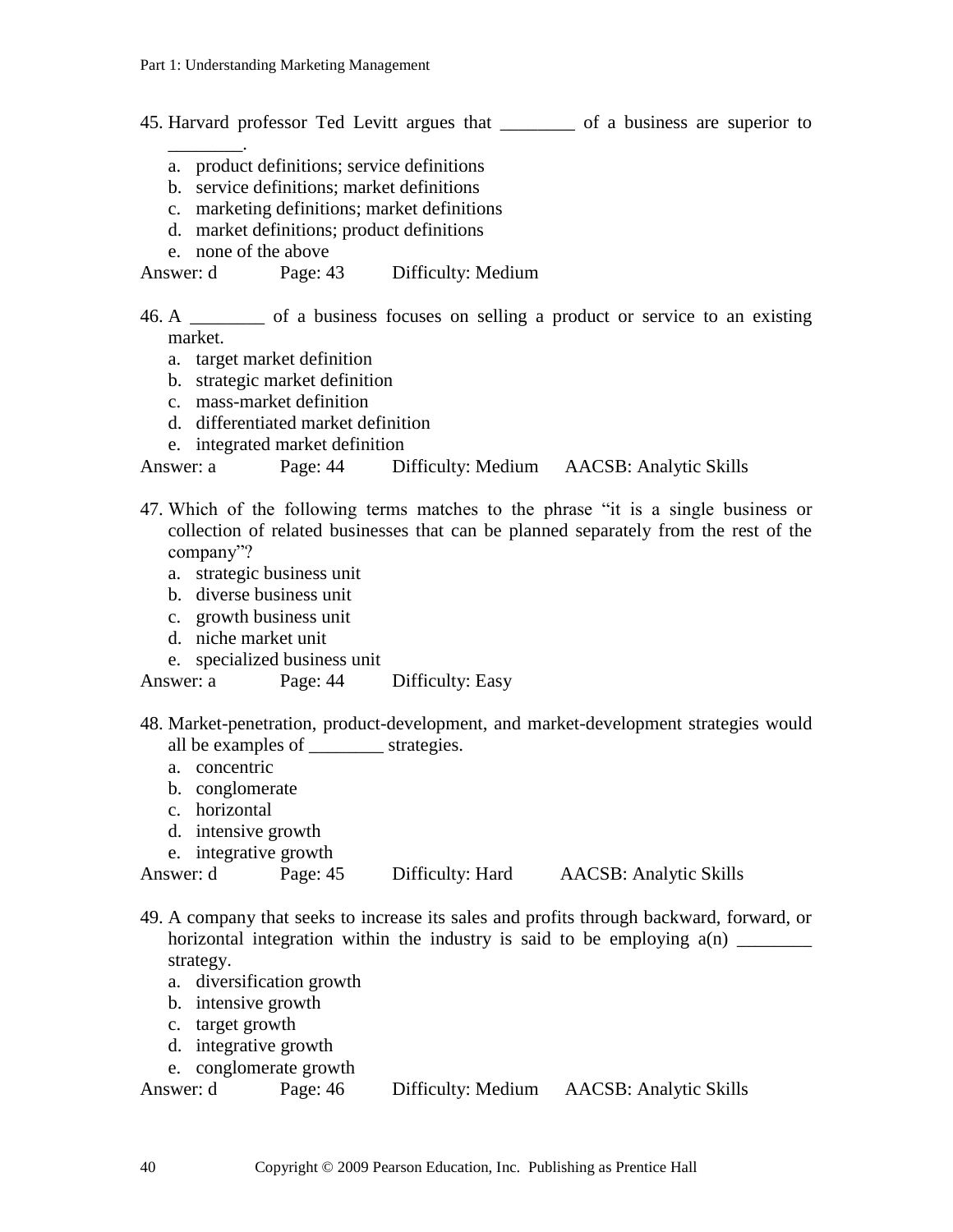- 50.  $A(n)$  is when a company might seek new businesses that have no relationship to its current technology, products, or markets.
	- a. concentric strategy
	- b. conglomerate strategy
	- c. horizontal strategy
	- d. intensive growth strategy

e. integrative strategy

Answer: b Page: 47 Difficulty: Medium

- 51. Which of the following terms most closely matches to "the shared experiences, stories, beliefs, and norms that characterize an organization"?
	- a. organizational dynamics
	- b. a business mission
	- c. an ethical/value statement
	- d. customer relationships
	- e. corporate culture

Answer: e Page: 47 Difficulty: Medium AACSB: Analytic Skills

- 52. The first step in the business unit strategic-planning process deals with which of the following?
	- a. goal formulation
	- b. business mission
	- c. strategy formulation
	- d. program formulation
	- e. SWOT analysis

Answer: b Page: 48 Difficulty: Medium

- 53. When a business gets to know market segments intimately and pursues either cost leadership or differentiation within the target segment, it is employing a
	- a. defined strategy
	- b. focused strategy
	- c. value-added strategy
	- d. competitive advantage strategy
	- e. customer-focused strategy

Answer: b Page: 54 Difficulty: Hard AACSB: Analytic Skills

- 54. If a firm pursues a \_\_\_\_\_\_\_\_ strategy, it must be good at engineering, purchasing, manufacturing, and physical distribution.
	- a. differentiation
	- b. overall cost leadership
	- c. focus
	- d. domestic customer relationship
	- e. market share

```
Answer: b Page: 54 Difficulty: Medium AACSB: Reflective Thinking
```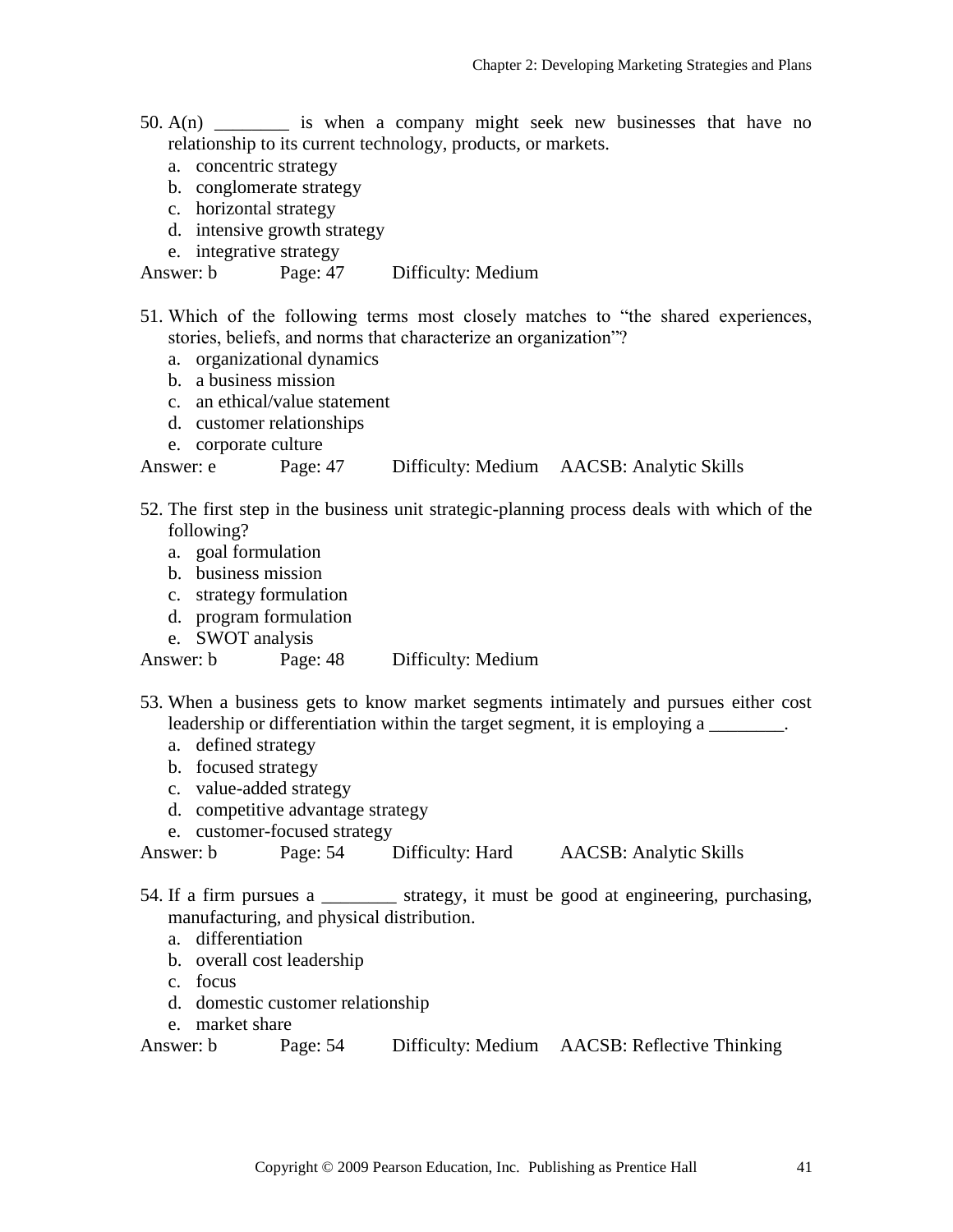| b. synergistic partnership<br>c. centralized partnership                                                                       | a. value managed partnership<br>d. partner relationship management<br>e. win-win relationship management | and manage partnerships as core skills. This is called ________. | 55. To keep their strategic alliances thriving, corporations have begun to develop<br>organizational structures to support them and have come to view the ability to form |
|--------------------------------------------------------------------------------------------------------------------------------|----------------------------------------------------------------------------------------------------------|------------------------------------------------------------------|---------------------------------------------------------------------------------------------------------------------------------------------------------------------------|
|                                                                                                                                |                                                                                                          |                                                                  | Answer: d Page: 55 Difficulty: Hard AACSB: Analytic Skills                                                                                                                |
| are called __________.<br>a. stakeholders<br>b. partners<br>c. regulators<br>d. consumer triads                                | e. supply chain relationships                                                                            |                                                                  | 56. Traditionally, most businesses focused on stockholders. Today, the focus is on what                                                                                   |
|                                                                                                                                |                                                                                                          |                                                                  | Answer: a Page: 55 Difficulty: Easy AACSB: Analytic Skills                                                                                                                |
| objectives.<br>a. strategic plan<br>b. marketing plan<br>c. sales plan<br>d. target market plan                                | e. competitive analysis plan                                                                             |                                                                  | 57. A _________ is a written document that summarizes what the marketer has learned<br>about the marketplace and indicates how the firm plans to reach its marketing      |
|                                                                                                                                |                                                                                                          |                                                                  | Answer: b Page: 56 Difficulty: Easy AACSB: Communication                                                                                                                  |
| a. the situation analysis<br>b. the marketing strategy<br>$\mathbf{c}$ .<br>d. financial projections<br>Answer: c              | grasp the plan's major thrust?<br>e. implementation and controls<br>Page: 57                             | the executive summary and table of contents                      | 58. Which of the following elements of a marketing plan permits senior management to<br>Difficulty: Medium AACSB: Communication                                           |
| 59. Most marketing plans cover ________.<br>one year<br>a.<br>b. two years<br>c. three years<br>d. four years<br>e. five years |                                                                                                          |                                                                  |                                                                                                                                                                           |
| Answer: a                                                                                                                      | Page: 57                                                                                                 | Difficulty: Easy                                                 |                                                                                                                                                                           |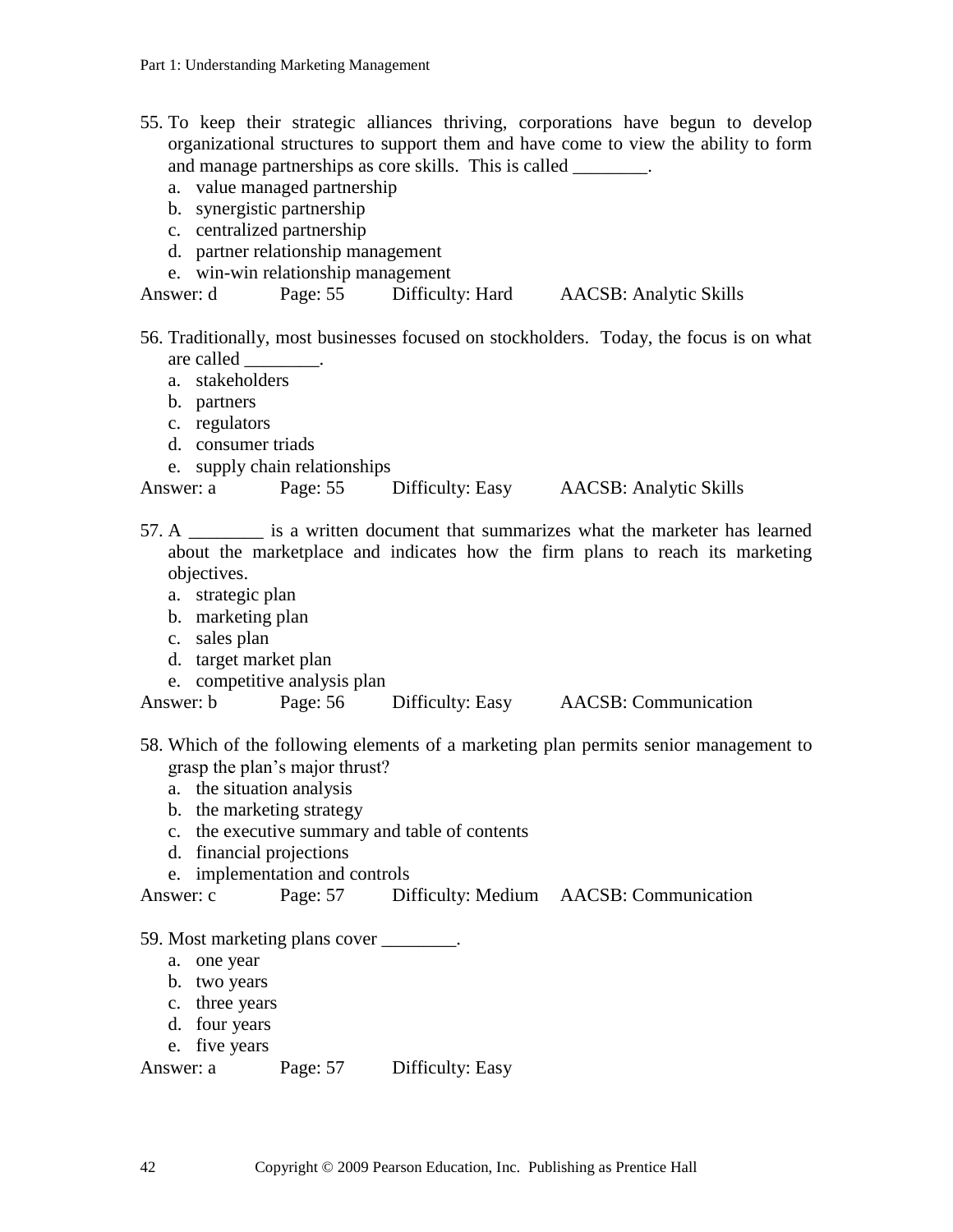- 60. The most frequently cited shortcomings of current marketing plans, according to marketing executives, are lack of realism, insufficient competitive analysis, and a focus.
	- a. long-term
	- b. profit
	- c. short-run
	- d. product
	- e. price

Answer: c Page: 57 Difficulty: Easy

### **True/False**

61. The traditional view of marketing is that the firm makes something and then sells it. Answer: True Page: 34 Difficulty: Easy AACSB: Reflective Thinking 62. The traditional view of marketing begins with a first step called *strategic marketing.* Answer: False Page: 34 Difficulty: Hard 63. Segmentation, targeting, and positioning constitute the essence of strategic marketing. Answer: True Page: 34 Difficulty: Medium 64. The customer relationship management process is all the activities involved in receiving and approving orders, shipping the goods on time, and collecting payment. Answer: False Page: 35 Difficulty: Hard AACSB: Analytic Skills 65. The new-offering realization process involves all activities in defining target markets and prospecting for new customers. Answer: False Page: 35 Difficulty: Hard AACSB: Analytic Skills 66. A principle of the value chain is that every firm is a synthesis of activities performed to design, produce, market, deliver, and support its product. Answer: True Page: 35 Difficulty: Easy 67. Another name for a company's value delivery network is "the intermediary team." Answer: False Page: 36 Difficulty: Medium AACSB: Analytic Skills 68. A core competency is usually common among competitors in a given industry. Answer: False Page: 36 Difficulty: Medium AACSB: Reflective Thinking 69. Competitive advantage ultimately derives from how well the company has guarded its core competencies from theft by competitors. Answer: False Page: 37 Difficulty: Hard AACSB: Reflective Thinking 70. Holistic marketing focuses on the integration of value exploration, value creation, and value delivery as a means to build long-term relationships with consumers.

Answer: True Page: 38 Difficulty: Medium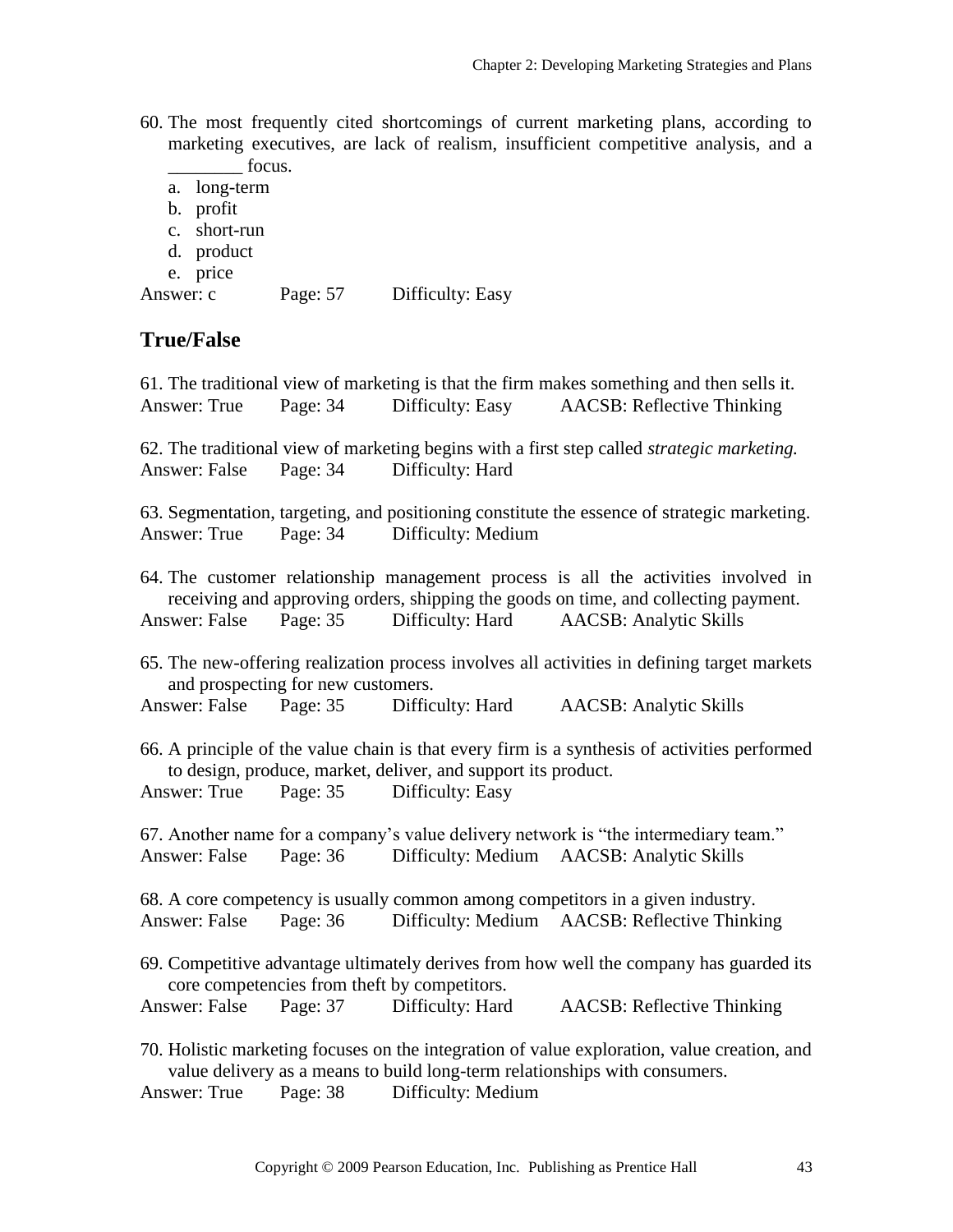|                                                                                                                                                                                                                                                                                                                                           |                                     |                                                                              | 71. If a manager asks, "How can my company identify new value opportunities?" he or<br>she is examining a management question identified as being value creation.            |  |  |
|-------------------------------------------------------------------------------------------------------------------------------------------------------------------------------------------------------------------------------------------------------------------------------------------------------------------------------------------|-------------------------------------|------------------------------------------------------------------------------|------------------------------------------------------------------------------------------------------------------------------------------------------------------------------|--|--|
| Answer: False Page: 38                                                                                                                                                                                                                                                                                                                    |                                     |                                                                              | Difficulty: Hard AACSB: Reflective Thinking                                                                                                                                  |  |  |
| marketing effort.                                                                                                                                                                                                                                                                                                                         |                                     |                                                                              | 72. The marketing plan is the central instrument for directing and coordinating the                                                                                          |  |  |
| Answer: True Page: 39                                                                                                                                                                                                                                                                                                                     |                                     | Difficulty: Easy                                                             | <b>AACSB</b> : Analytic Skills                                                                                                                                               |  |  |
|                                                                                                                                                                                                                                                                                                                                           |                                     | Answer: False Page: 42 Difficulty: Medium                                    | 73. A mission statement has as its primary focus the product and how to make it.                                                                                             |  |  |
|                                                                                                                                                                                                                                                                                                                                           | number of goals for doing business. |                                                                              | 74. One of the characteristics of a good mission statement is that it has an expansive                                                                                       |  |  |
|                                                                                                                                                                                                                                                                                                                                           |                                     |                                                                              | Answer: False Page: 42 Difficulty: Medium AACSB: Reflective Thinking                                                                                                         |  |  |
| "We sell gasoline."                                                                                                                                                                                                                                                                                                                       |                                     |                                                                              | 75. A good illustration of a market definition of the business a company is in would be                                                                                      |  |  |
| Answer: False Page: 43                                                                                                                                                                                                                                                                                                                    |                                     |                                                                              | Difficulty: Medium AACSB: Reflective Thinking                                                                                                                                |  |  |
|                                                                                                                                                                                                                                                                                                                                           | a market-development strategy.      |                                                                              | 76. An intensive growth strategy involving marketing current products to new markets is                                                                                      |  |  |
| Answer: True Page: 45                                                                                                                                                                                                                                                                                                                     |                                     |                                                                              | Difficulty: Medium AACSB: Analytic Skills                                                                                                                                    |  |  |
| strategy."                                                                                                                                                                                                                                                                                                                                |                                     |                                                                              | 77. If a company sought to expand the number of existing products sold to its current<br>markets, it would use an integrative growth strategy labeled as "market-penetration |  |  |
| Answer: True                                                                                                                                                                                                                                                                                                                              | Page: $45$                          | Difficulty: Hard                                                             | <b>AACSB</b> : Analytic Skills                                                                                                                                               |  |  |
| 78. If a company sought to grow via a strategy that required the company to seek new<br>businesses that have no relationship to its current technology, products, or markets,<br>the company would be using a diversification strategy called a conglomerate strategy.<br>Answer: True Page: 47 Difficulty: Medium AACSB: Analytic Skills |                                     |                                                                              |                                                                                                                                                                              |  |  |
|                                                                                                                                                                                                                                                                                                                                           |                                     |                                                                              |                                                                                                                                                                              |  |  |
| acquisitions.                                                                                                                                                                                                                                                                                                                             |                                     |                                                                              | 79. Scenario analysis can be used to assist companies in appraising how well their<br>corporate culture might match (or not match) potential business partners or            |  |  |
| Answer: True                                                                                                                                                                                                                                                                                                                              | Page: $48$                          | Difficulty: Medium                                                           |                                                                                                                                                                              |  |  |
|                                                                                                                                                                                                                                                                                                                                           | significant marketing talent.       |                                                                              | 80. Marketing opportunities to supply something that is currently in short supply require                                                                                    |  |  |
| Answer: False                                                                                                                                                                                                                                                                                                                             | Page: 49                            |                                                                              | Difficulty: Medium AACSB: Reflective Thinking                                                                                                                                |  |  |
| Answer: True                                                                                                                                                                                                                                                                                                                              | Page: 51                            | determine the attractiveness and probability of success.<br>Difficulty: Easy | 81. To evaluate opportunities, companies can use market opportunity analysis (MOA) to                                                                                        |  |  |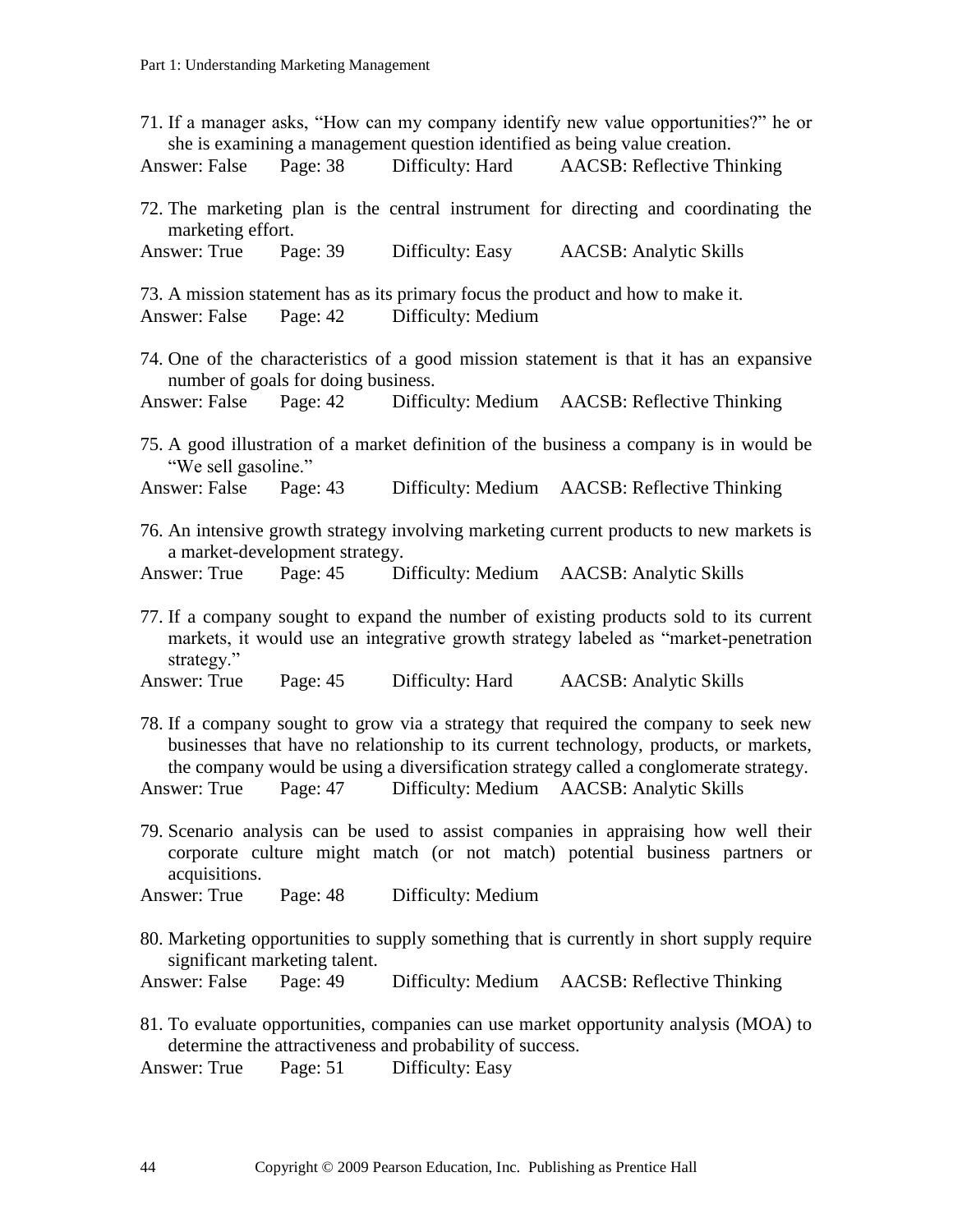82. An environmental threat is a challenge posed by an unfavorable trend or development that would lead, in the absence of defensive marketing action, to lower sales or profit. Answer: True Page: 51 Difficulty: Medium

83. Once a SWOT analysis has been completed, the strategic planner is ready to proceed to the goal formulation stage of the strategic-planning process model.

Answer: True Page: 52 Difficulty: Medium AACSB: Analytic Skills

84. In applying MBO (management by objectives) all objectives are treated as being equally important—objective discrimination is not allowed.

Answer: False Page: 52 Difficulty: Medium

85. For an MBO (management by objectives) system to work, one of the four criteria that the unit's objectives must meet is that objectives must be stated quantitatively whenever possible.

Answer: True Page: 52 Difficulty: Medium AACSB: Reflective Thinking

86. A good illustration of a marketing objective would to "decrease customer acquisition costs by 1.5 percent per quarter."

Answer: True Page: 52 Difficulty: Easy AACSB: Reflective Thinking

87. A strategy is a game plan for achieving what the business unit wants to achieve. Answer: True Page: 53 Difficulty: Easy AACSB: Reflective Thinking

88. A firm employing a focus strategy must be good at engineering, purchasing, manufacturing, and physical distribution.

Answer: False Page: 54 Difficulty: Hard AACSB: Analytic Skills

89. One of the four major categories of strategic alliance involves sharing personnel (e.g., human resource alliance) to staff alliance member marketing departments. Answer: False Pages: 54–55 Difficulty: Medium

90. Partner relationship management (PRM) can be thought of as a corporation's development of structures that support strategic alliances and treat the formation and management of partnerships as a core skill.

Answer: True Page: 55 Difficulty: Medium AACSB: Analytic Skills

91. Companies normally measure their profit performance using ROI; however, this approach suffers because profits are arbitrarily measured and subject to manipulation. Answer: True Page: 56 Difficulty: Medium AACSB: Ethical Reasoning

92. A *marketing vision statement* is a written document that summarizes what the marketer has learned about the marketplace and indicates how the firm plans to reach its marketing objectives.

Answer: False Page: 56 Difficulty: Hard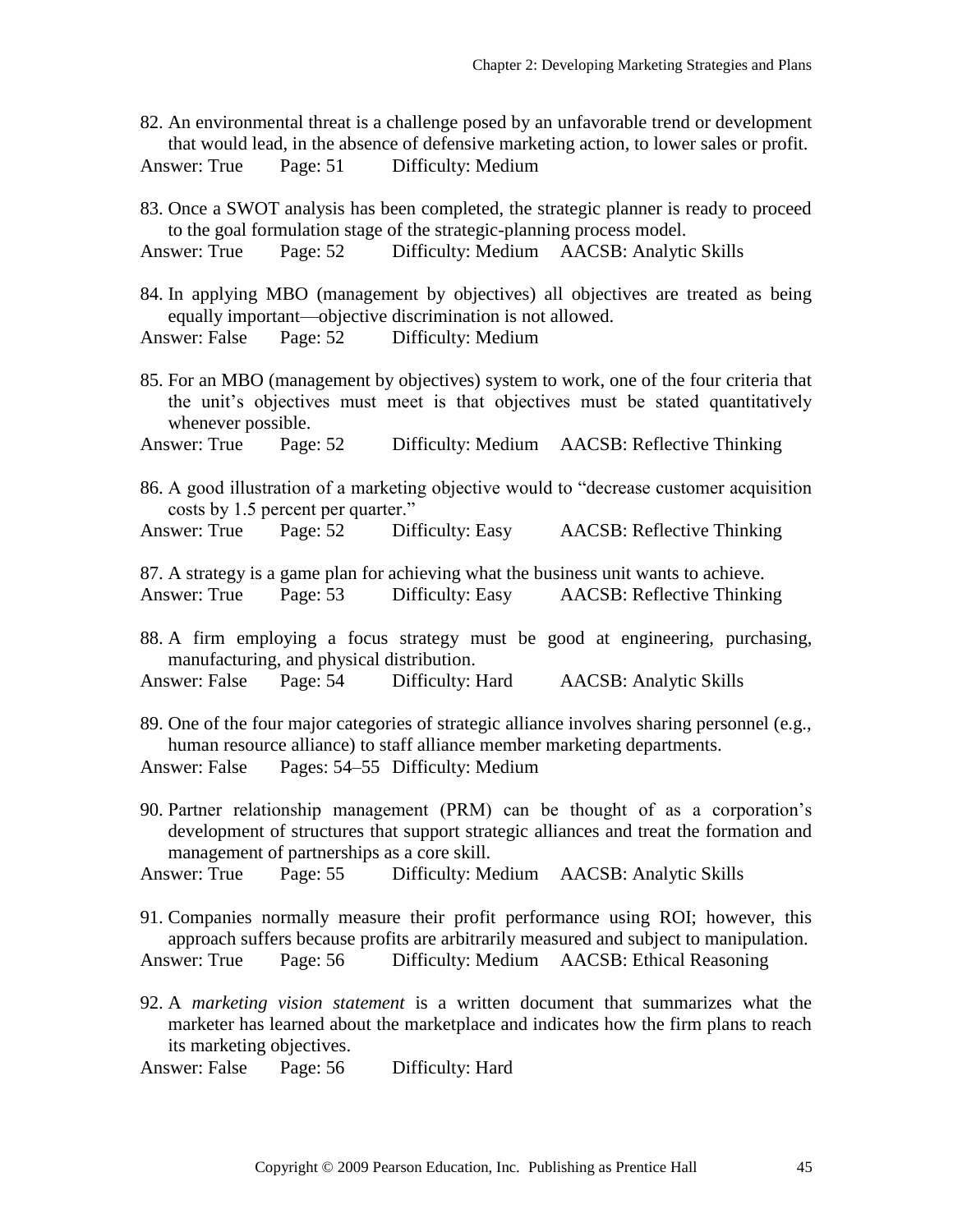| 93. Marketing plans are becoming more production oriented because of the high costs of<br>doing business in today's economy.                                                                             |                                         |                                                               |                                                                                            |  |  |
|----------------------------------------------------------------------------------------------------------------------------------------------------------------------------------------------------------|-----------------------------------------|---------------------------------------------------------------|--------------------------------------------------------------------------------------------|--|--|
|                                                                                                                                                                                                          |                                         |                                                               | Answer: False Page: 56 Difficulty: Medium AACSB: Reflective Thinking                       |  |  |
| Answer: False Page: 57 Difficulty: Easy                                                                                                                                                                  |                                         | 94. The marketing plan should open with a situation analysis. |                                                                                            |  |  |
|                                                                                                                                                                                                          | and marketing and financial objectives. |                                                               | 95. The marketing strategy section of a marketing plan includes definitions of the mission |  |  |
|                                                                                                                                                                                                          |                                         |                                                               | Answer: True Page: 57 Difficulty: Medium AACSB: Analytic Skills                            |  |  |
| simple or not.                                                                                                                                                                                           |                                         |                                                               | 96. One of the key questions to ask in evaluating a marketing plan is whether the plan is  |  |  |
|                                                                                                                                                                                                          |                                         |                                                               | Answer: True Page: 57 Difficulty: Medium AACSB: Reflective Thinking                        |  |  |
| 97. Such areas as sales forecasts, expense forecasts, and break-even analysis are usually<br>found in the financial projections section of the marketing plan.<br>Answer: True Page: 57 Difficulty: Easy |                                         |                                                               |                                                                                            |  |  |
|                                                                                                                                                                                                          |                                         | the monthly fixed costs and average per-unit variable costs.  | 98. Return on investment (ROI) shows how many units must be sold monthly to offset         |  |  |
|                                                                                                                                                                                                          |                                         |                                                               | Answer: False Page: 57 Difficulty: Medium AACSB: Analytic Skills                           |  |  |
| implemented.                                                                                                                                                                                             |                                         |                                                               | 99. Most marketing plans conclude with a section that indicates how the plan will be       |  |  |

Answer: True Page: 57 Difficulty: Easy

100. Within the marketing strategy section of the marketing plan, goals and budgets are spelled out for each month or quarter so management can review each period's results and take corrective action as needed.

Answer: False Page: 57 Difficulty: Medium

## **Essay**

101. Briefly summarize the two views of the value delivery process that may be followed by organizations seeking to gain business from consumers.

**Suggested Answer:** The traditional view of marketing is that the firm makes something and then sells it. Companies that subscribe to this view have the best chance of succeeding in economies marked by goods shortages where consumers are not fussy about the quality, features, or style. If abundant choices are present, this view does not work well. Another view emphasizes the organization's role in the value delivery process. Strategic and tactical marketing are used to choose the value, provide the value, and communicate the value to consumers and channel partners. Marketing is moved to the first part of the delivery process. Page: 34 Difficulty: Medium AACSB: Analytic Skills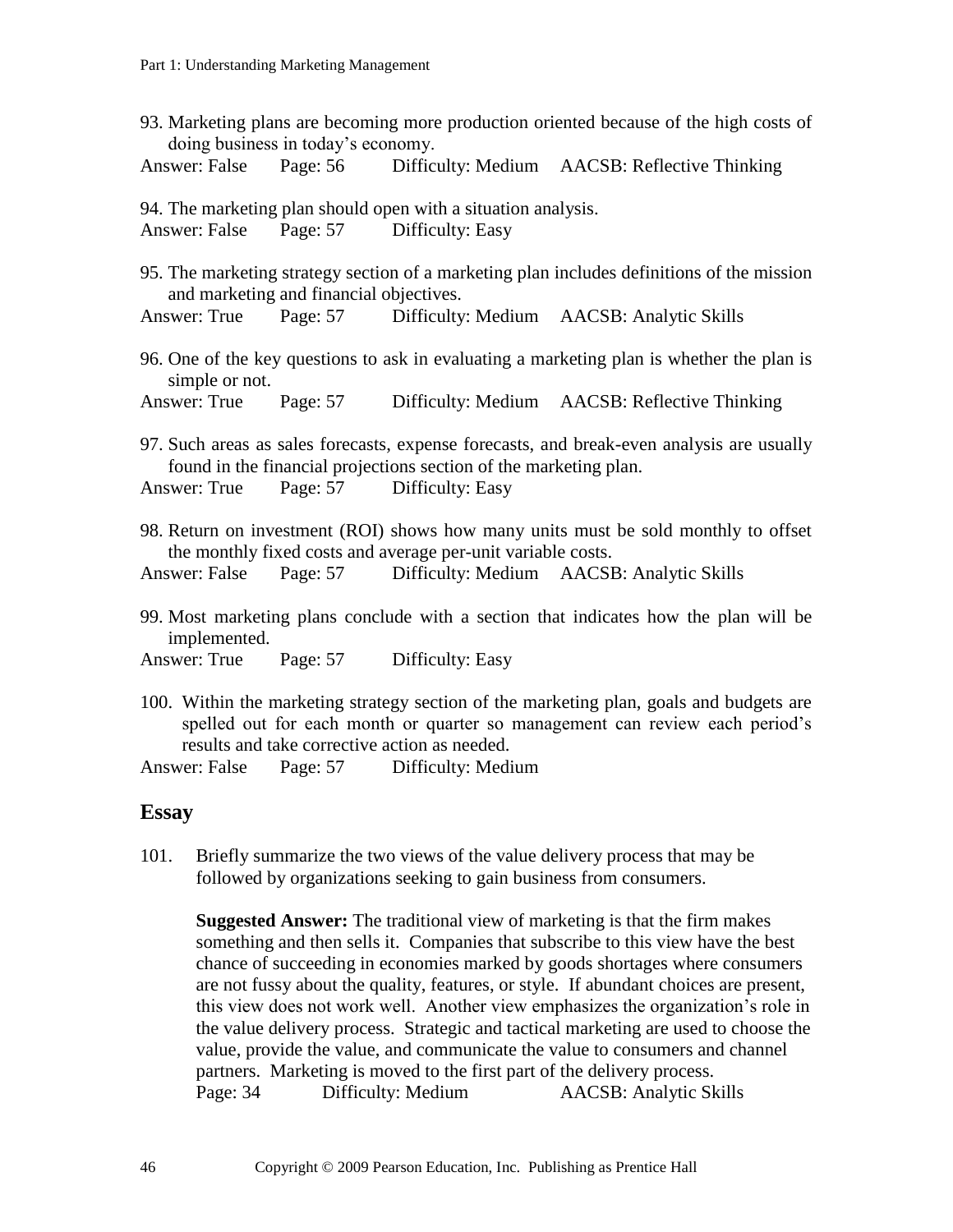102. The firm's success depends not only on how well each department performs its work, but also on how well the various departmental activities are coordinated to conduct core business processes. List and briefly describe the five core business processes outlined in the text.

**Suggested Answer:** The core business processes include (1) the market-sensing process—all the activities involved in gathering market intelligence, disseminating it within the organization, and acting on the information; (2) the new-offering realization process—all the activities involved in researching, developing, and launching new high-quality offerings quickly and within budget; (3) the customer acquisition process—all the activities involved in defining target markets and prospecting for new customers; (4) the customer relationship management process—all the activities involved in building deeper understanding, relationships, and offerings to individual customers; and (5) the fulfillment management process—all the activities involved in receiving and approving orders, shipping the goods on time, and collecting payment. Page: 35 Difficulty: Hard AACSB: Analytic Skills

103. A successful company nurtures its resources and competencies. A core competency has three characteristics. Describe those characteristics.

**Suggested Answer:** Core competency characteristics are: (1) It is a source of competitive advantage; (2) it has applications in a wide variety of markets; and (3) it is difficult for competitors to imitate. Page: 36 Difficulty: Medium AACSB: Analytic Skills

104. A holistic marketing orientation can provide insight into the process of capturing customer value and is designed to address three key management questions. Describe and illustrate each of these key management questions.

**Suggested Answer:** The three management questions are: (1) value exploration how can a company identify new customer-value opportunities? (2) value creation—how can a company efficiently create more promising new customervalue offerings? and (3) value delivery—how can a company use its capabilities and infrastructure to deliver the new customer-value offerings more efficiently? Page: 38 Difficulty: Hard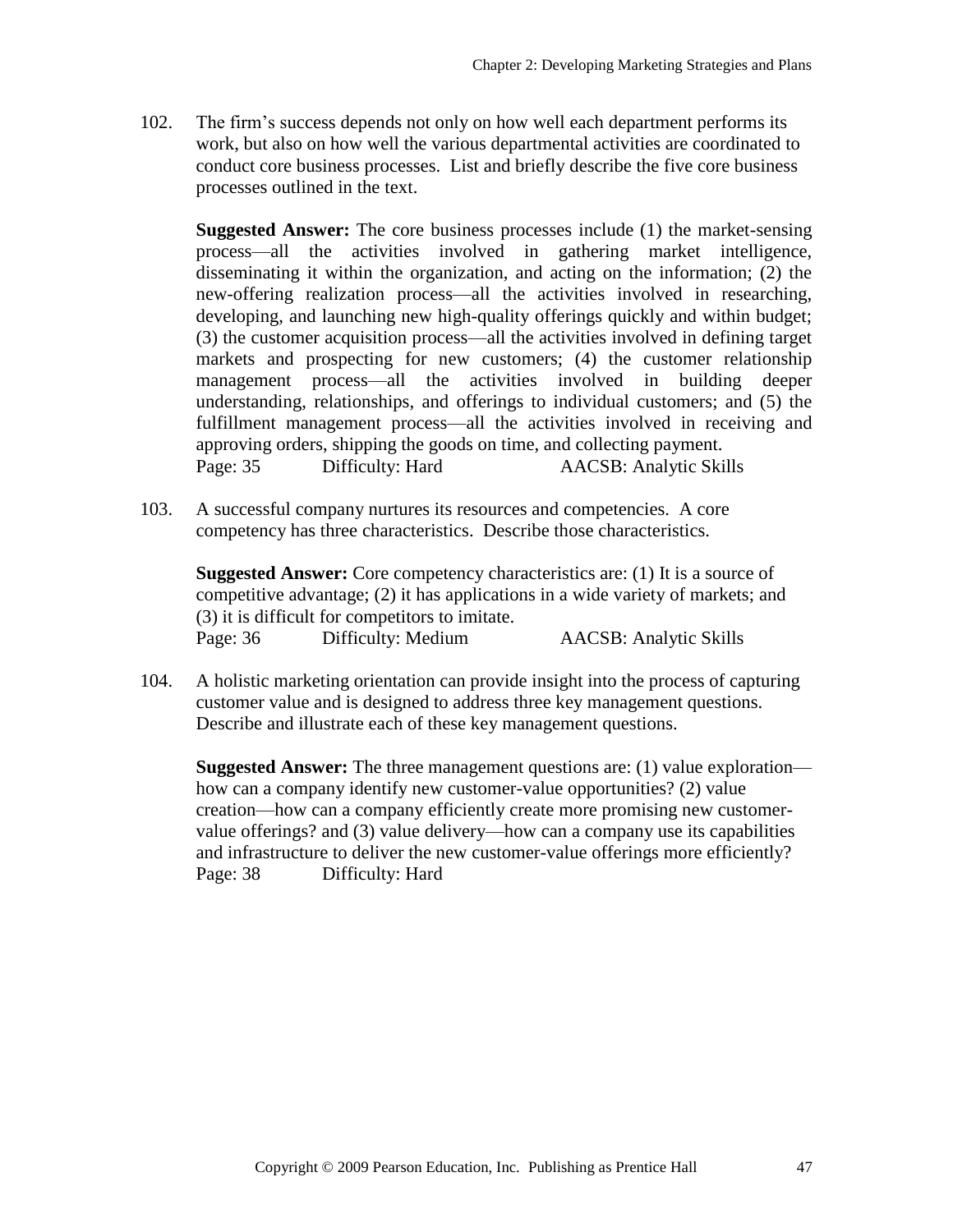105. Indicate the differences and similarities between the following terms: *marketing plan, strategic marketing plan,* and *tactical marketing plan.* 

**Suggested Answer:** The marketing plan is the central instrument for directing and coordinating the marketing effort. The marketing plan operates at two levels: strategic and tactical. The strategic marketing plan lays out the target markets and the value proposition that will be offered, based on an analysis of the best market opportunities. The tactical marketing plan specifies the marketing tactics, including product features, promotion, merchandising, pricing, sales channels, and service.

Pages: 39–40 Difficulty: Medium AACSB: Analytic Skills

106. Good mission statements are essential to being a success in business. Describe the three major characteristics that good mission statements should have.

**Suggested Answer:** Major characteristics include: (1) They focus on a limited number of goals; (2) mission statements stress the company's major policies and values; (3) they define the major competitive spheres within which the company will operate (e.g., industry, products and applications, competence, market segment, vertical, and geographical); (4) mission statements should take a longterm view; and (5) they should b as short, memorable, and meaningful as possible. Page: 42–43 Difficulty: Easy AACSB: Reflective Thinking

107. During the planning process, if there is a gap between future desired sales and projected sales, corporate management will need to develop or acquire new businesses to fill it. Identify and describe the three strategies that can be used to fill the strategic gap.

**Suggested Answer:** The first option is to identify opportunities to achieve further growth with current businesses (intensive growth opportunities). The second is to identify opportunities to build or acquire businesses that are related to current businesses (integrative growth opportunities). The third is to identify opportunities to add attractive businesses that are unrelated to current businesses (diversification growth opportunities).

Pages: 44–46 Difficulty: Hard AACSB: Analytic Skills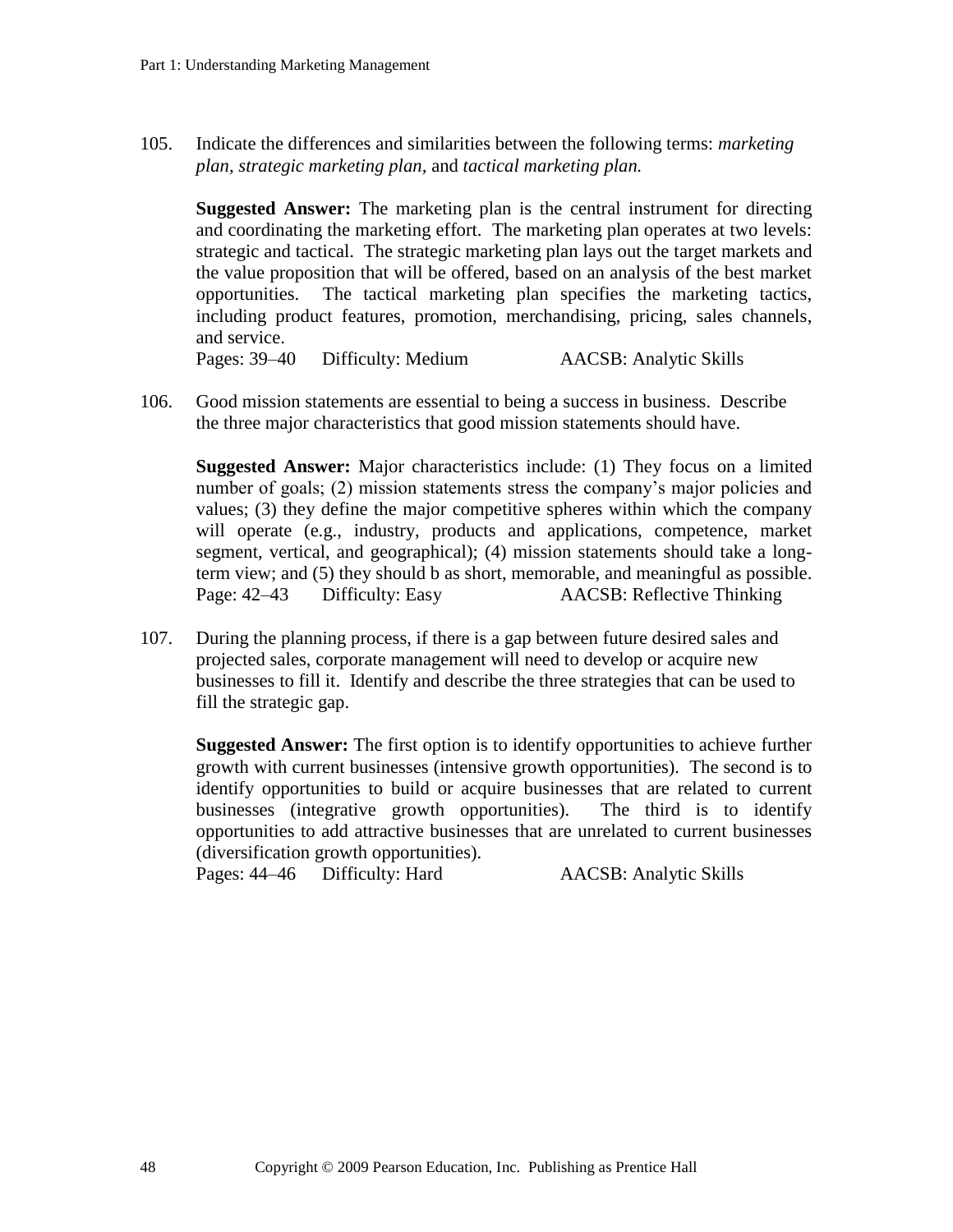108. Assume that you are directed to prepare a short brief explaining the steps of the Business Unit Strategic Planning Process. Your task is to construct such a brief by carefully outlining the steps of the aforementioned process.

**Suggested Answer:** Refer to Figure 2.5 in the chapter for assistance. Students should be able to describe (in order) the business mission, SWOT analysis, goal formulation, strategy formulation, program formulation and implementation, and feedback and control. The descriptions do not need to be long; however, they do need to be consistent with the text material. Answers will vary but consistency should be a learning goal.

Pages: 48–56 Difficulty: Hard AACSB: Analytic Skills

109. Identify and give examples of the four major categories of strategic alliances.

**Suggested Answer:** The four major categories of strategic alliances include (1) product or service alliances, where one company licenses its product, or two companies jointly market their complementary products or a new product; (2) promotional alliances, where one company agrees to carry a promotion for another company's product or service; (3) logistics alliances, where one company offers logistical services for another company's product; and (4) pricing collaboration, where one or more companies join in an agreement on coordinated pricing. Student examples may vary. Pages: 54–55 Difficulty: Hard AACSB: Analytic Skills

110. Briefly summarize the contents of a marketing plan.

**Suggested Answer:** The contents of a marketing plan include (1) an executive summary and table of contents; (2) a situation analysis; (3) marketing strategy; (4) financial projections; and (5) implementation controls. Descriptions of the content steps may vary but should be in keeping with the general outline of this section of the chapter. See text material for further information. Page: 57 Difficulty: Hard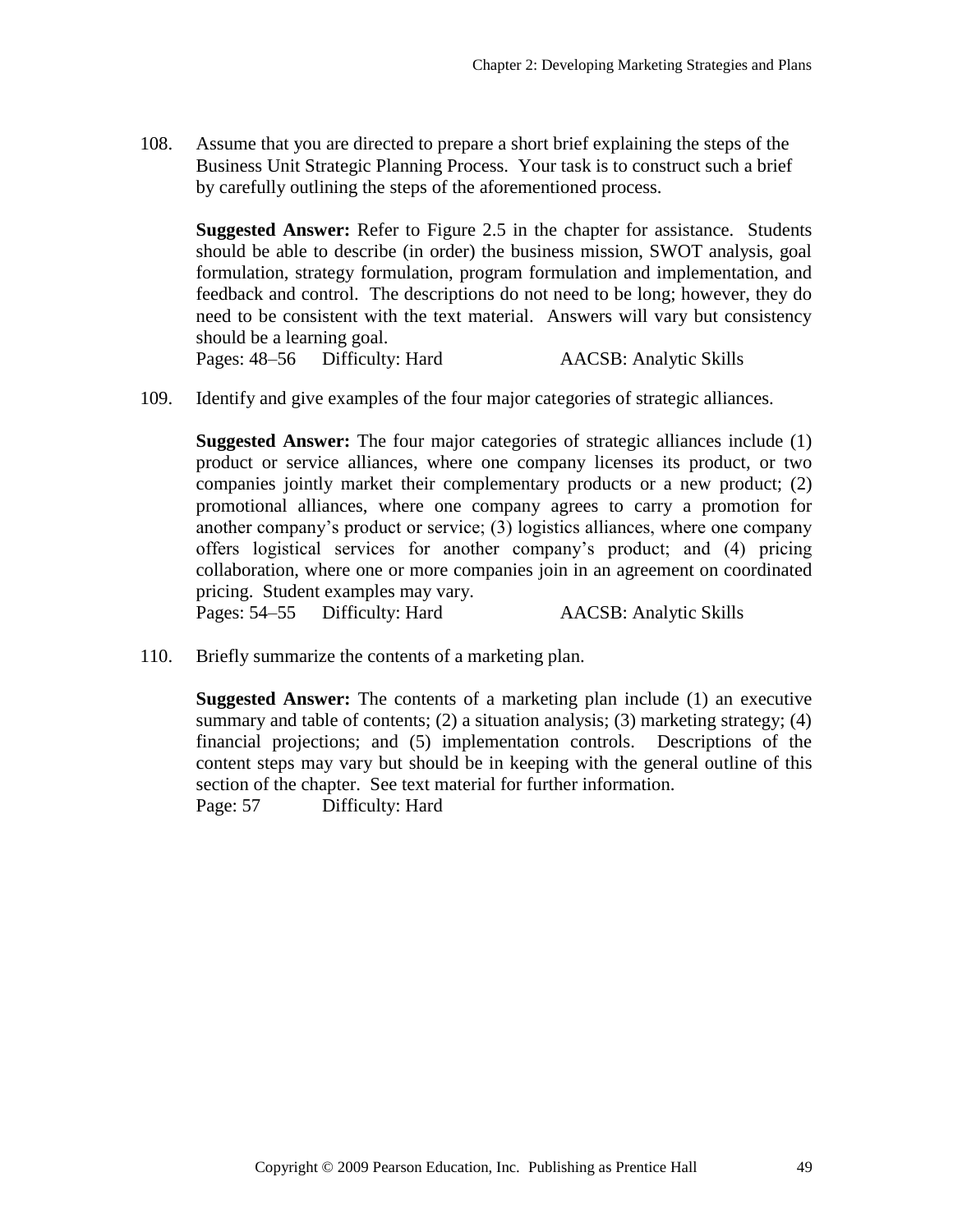# **APPLICATION QUESTIONS**

# **Multiple Choice**

- 111. Apex Corporation is one of the best in its industry in terms of costs and performance. Many companies will probably use Apex as a \_\_\_\_\_\_\_\_.
	- a. target
	- b. benchmark
	- c. competitor to beat
	- d. future supplier
	- e. sounding board for ideas

Answer: b Page: 35 Difficulty: Easy AACSB: Reflective Thinking

112. James Franks has been put in charge of gathering marketing intelligence, disseminating it within his organization, and eventually directing action on the information. Mr. Franks' task is best described as part of the \_\_\_\_\_\_\_\_.

- a. market-sensing process
- b. new-offering realization process
- c. customer acquisition process
- d. customer relationship management process
- e. fulfillment management process

Answer: a Page: 35 Difficulty: Hard AACSB: Analytic Skills

113. When a customer places an order at BookBox.com, the company processes the customer's payment information, sends the order to the nearest warehouse, and ships the order via FedEx. This is best described as the \_\_\_\_\_\_\_\_.

- a. market-sensing process
- b. customer acquisition process
- c. customer relationship management process
- d. fulfillment management process
- e. new-offering realization process

Answer: d Page: 35 Difficulty: Medium AACSB: Analytic Skills

114. Netflix, the pioneer online DVD rental service, has several \_\_\_\_\_\_\_\_, including fast delivery and a deep catalogue of titles for customers to choose from.

- a. core competency
- b. distinctive capabilities
- c. market savvy
- d. business touch
- e. intuitive synergy

| Answer: b | Page: 36 | Difficulty: Medium | <b>AACSB</b> : Analytic Skills |
|-----------|----------|--------------------|--------------------------------|
|           |          |                    |                                |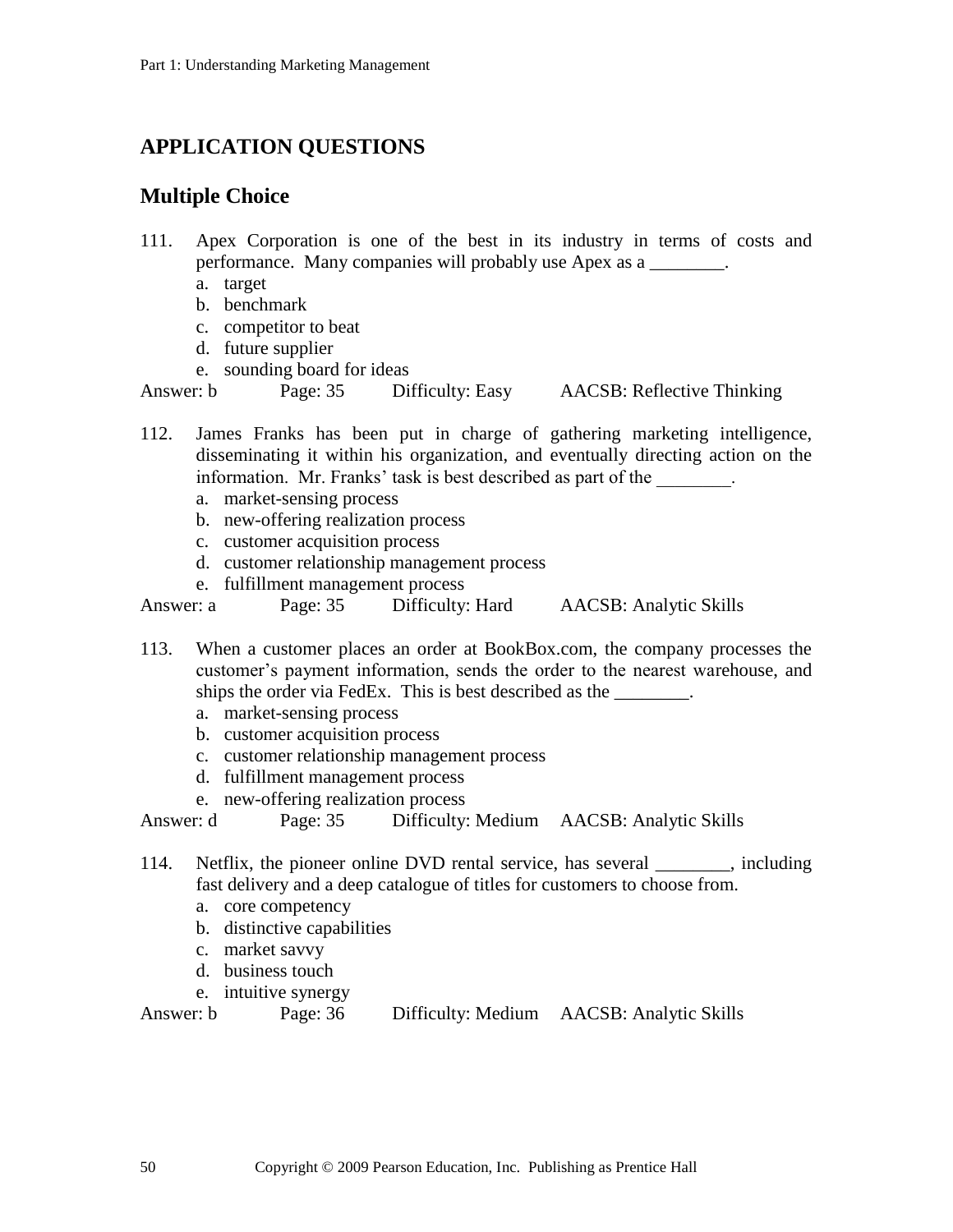- 115. As Kodak addresses the digital revolution taking over the photographic industry, it wants customers to see it as a leader in digital photography and is moving away from its connection to print-only photography. This would be an example of which of the following value creation steps?
	- a. redefining the big idea
	- b. reshaping the business scope
	- c. repositioning the company's brand identity
	- d. redoing its corporate logo
	- e. researching its competitors

Answer: c Page: 38 Difficulty: Hard AACSB: Analytic Skills

- 116. During Jill's market research study, many customers indicated that traditional oven mitts made it very difficult to hold cooking utensils, pots, and baking dishes, resulting in frequent spills and burns. Jill brought her findings to the research department, and her company leveraged its engineering and design competencies to develop a new hand-held hot-pad that allows for significantly greater dexterity in handling hot cooking implements, while protecting the cook from burns. This is an example of the <u>section</u> element of the holistic marketing framework.
	- a. value exploration
	- b. value creation
	- c. value delivery
	- d. value networking
	- e. value focus

Answer: b Page: 39 Difficulty: Medium AACSB: Reflective Thinking

- 117. Intel's breakthrough "Intel Inside" marketing campaign built awareness of the brand in an attempt to improve perceptions of \_\_\_\_\_\_\_\_ and differentiate its chips from those of other competing manufacturers. This strategy allowed Intel to charge PC manufacturers a premium for its chips.
	- a. customer value
	- b. corporate planning
	- c. competitive pricing
	- d. business partner management
	- e. resource efficiency

Answer: a Page: 40 Difficulty: Medium AACSB: Reflective Thinking

- 118. Juan Garcia is seen as a \_\_\_\_\_\_\_\_ planner because he plans the daily promotional releases about his company's products and services.
	- a. strategic
	- b. selective
	- c. tactical
	- d. niche
	- e. organizational

```
Answer: c Page: 40 Difficulty: Medium AACSB: Analytic Skills
```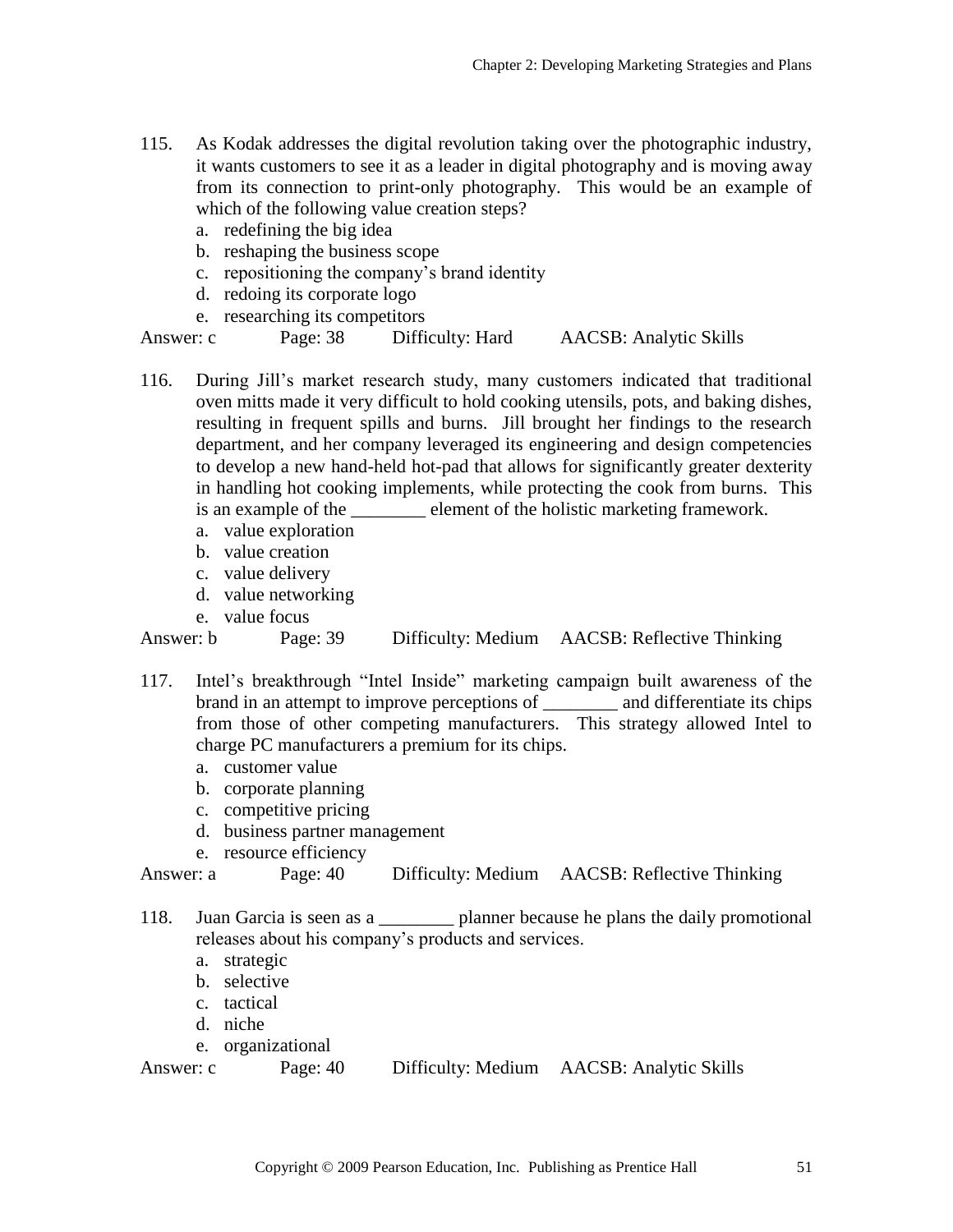- 119. Sony's former president, Akio Morita, wanted everyone to have access to "personal portable sound," so his company created the Walkman and portable CD player. This vision was reflected in the company's \_\_\_\_\_\_\_\_.
	- a. mission statement
	- b. SWOT analysis
	- c. consumer intelligence
	- d. database
	- e. vertical

Answer: a Page: 42 Difficulty: Easy AACSB: Analytic Skills

- 120. Gerber serves primarily baby food. In choosing to focus on the baby market, Gerber is defining its competitive sphere on the basis of \_\_\_\_\_\_\_.
	- a. vertical
	- b. competence
	- c. market segment
	- d. industry
	- e. geography

### Answer: c Page: 42 Difficulty: Medium AACSB: Reflective Thinking

- 121. Which of the following is best described as a market-oriented business definition?
	- a. Missouri-Pacific Railroad: We run a railroad.
	- b. Xerox: We make copying equipment.
	- c. Standard Oil: We sell gasoline.
	- d. Encyclopedia Britannica: We distribute information.
	- e. Columbia Pictures: We make movies.

Answer: d Page: 42 Difficulty: Medium AACSB: Analytic Skills

- 122. If you were the CEO of a company that was looking to implement strategies to fill a perceived strategic-planning gap, you would most likely explore growth first because it is easier to improve an existing business than to build a new one.
	- a. intensive
	- b. integrative
	- c. diversification
	- d. conglomerate
	- e. concentric

```
Answer: a Page: 44 Difficulty: Medium AACSB: Reflective Thinking
```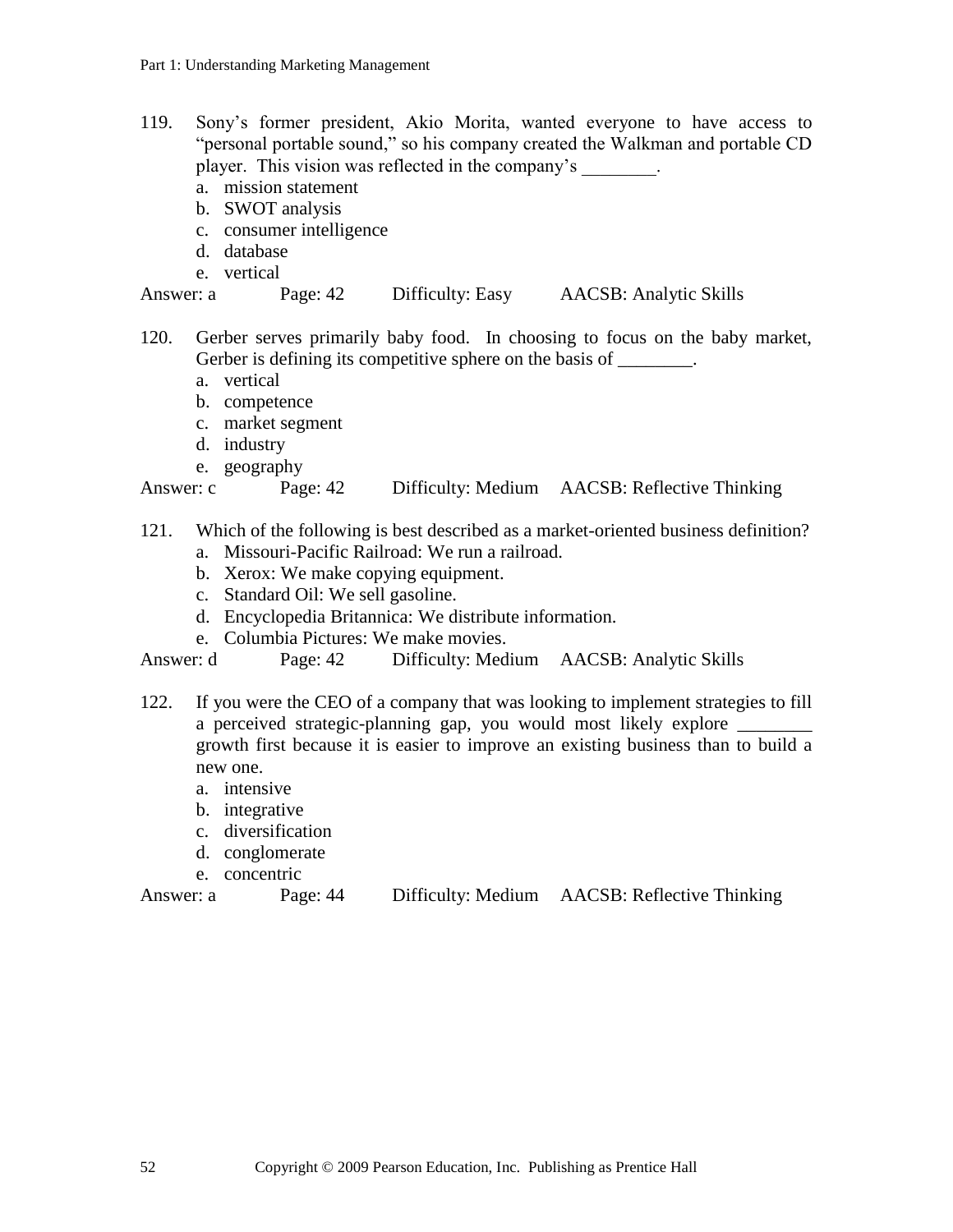- 123. Once Starbucks had established itself as a presence in thousands of cities internationally, the company sought to increase the number of purchases by existing customers with a \_\_\_\_\_\_\_\_ strategy that led to new in-store merchandise, including compilation CDs and high-speed wireless access.
	- a. product-development
	- b. market-penetration
	- c. diversification
	- d. market-development
	- e. conglomerate

Answer: a Page: 45 Difficulty: Hard AACSB: Analytic Skills

- 124. When it was first launched, Google's paid search platform represented a new strategy for revenue generation on the Internet. This is an example of innovation along which of the following dimensions?
	- a. process
	- b. supply chain
	- c. value capture
	- d. presence
	- e. brand

Answer: c Page: 50 Difficulty: Hard AACSB: Analytic Skills

- 125. Through its cutting-edge point-of-sale inventory management technology and highly efficient shipping practices, Wal-Mart is able to keep its inventory and logistics costs extremely low and to pass these cost savings on to consumers in the form of low prices. Wal-Mart's strategy is best described as \_\_\_\_\_\_\_.
	- a. focus
	- b. integrative growth
	- c. differentiation
	- d. market development
	- e. overall cost leadership

Answer: e Page: 54 Difficulty: Medium AACSB: Analytic Skills

- 126. After analyzing their company's strengths and weaknesses, top managers at Loan Bright decided that they would serve individual loan officers who typically only wanted to purchase small sets of homebuyer data, rather than bigger institutional clients. To meet the needs of this segment, Loan Bright simplified its sales contract, restructured its advertising efforts to focus on Google ads, and created a separate customer-service department. Loan Bright's strategy is best described as  $a(n)$  strategy.
	- a. overall cost leadership
	- b. focus
	- c. differentiation
	- d. logistics
	- e. promotional

Answer: b Page: 54 Difficulty: Hard AACSB: Analytic Skills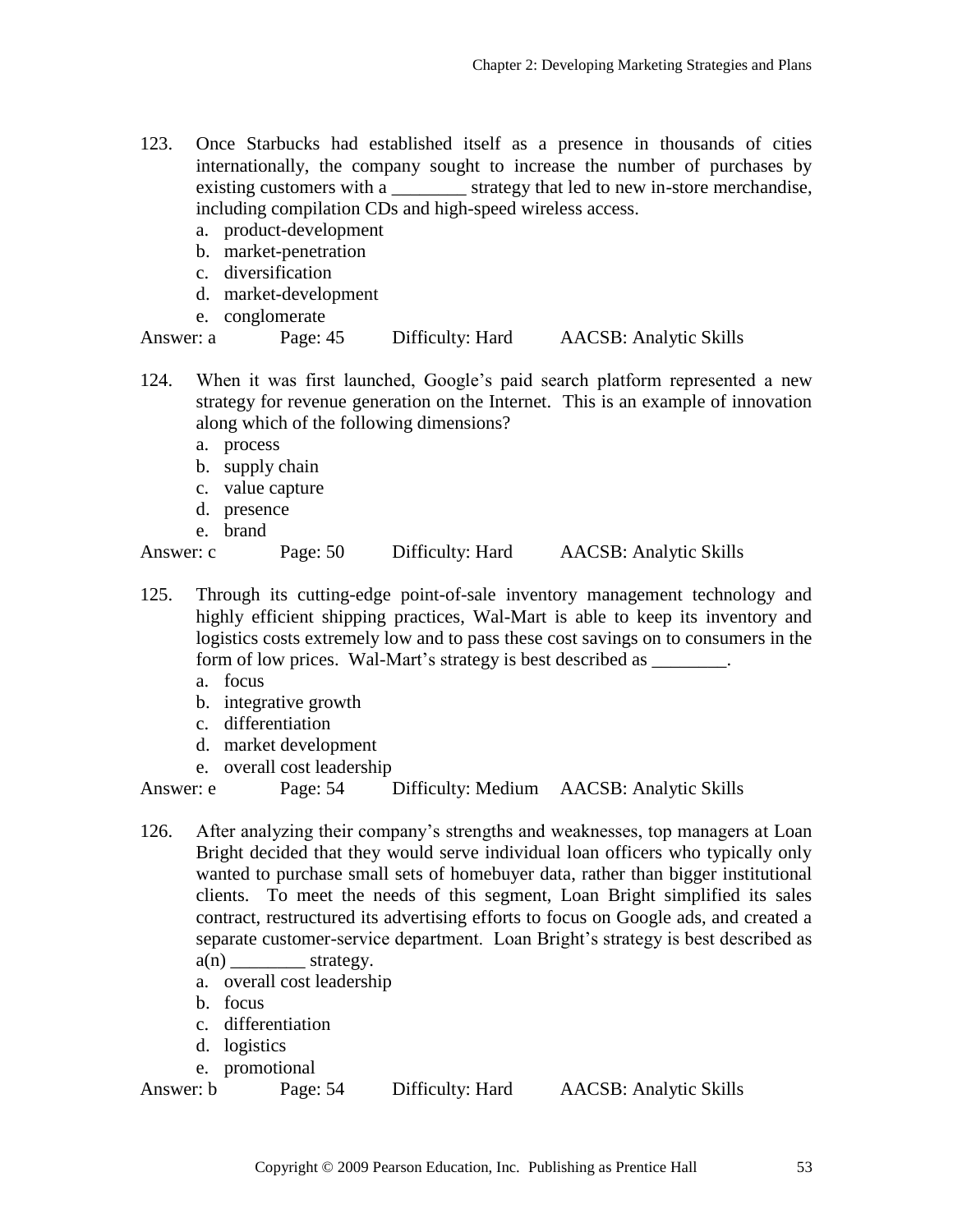- 127. In the online air travel industry, Travelocity is pursuing  $a(n)$  \_\_\_\_\_\_\_\_ strategy by offering the most comprehensive range of services to the traveler.
	- a. overall cost leadership
	- b. focus
	- c. differentiation
	- d. logistics
	- e. promotional

```
Answer: c Page: 54 Difficulty: Medium AACSB: Analytic Skills
```
- 128. McDonald's has often teamed up with Disney to offer products related to current Disney films as part of its meals for children. The best description of this form of alliance would a
	- a. product alliance
	- b. logistics alliance
	- c. pricing collaboration
	- d. network alliance
	- e. promotional alliance

Answer: e Page: 55 Difficulty: Medium AACSB: Analytic Skills

- 129. Abbot Laboratories warehouses and delivers 3M's medical and surgical products to hospitals across the United States. The best description of this form of alliance would a \_\_\_\_\_\_\_\_.
	- a. product alliance
	- b. logistics alliance
	- c. pricing collaboration
	- d. network alliance
	- e. promotional alliance

Answer: b Page: 55 Difficulty: Medium AACSB: Reflective Thinking

- 130. MasterCard and Visa may team up with university alumni associations to offer affinity credit cards that typically display an iconic image associated with the university on the card itself and may include an incremental donation program associated with purchases made using the card. The best description of this form of alliance would a \_\_\_\_\_\_\_\_.
	- a. product alliance
	- b. logistics alliance
	- c. pricing collaboration
	- d. network alliance
	- e. promotional alliance

Answer: e Page: 55 Difficulty: Medium AACSB: Analytic Skills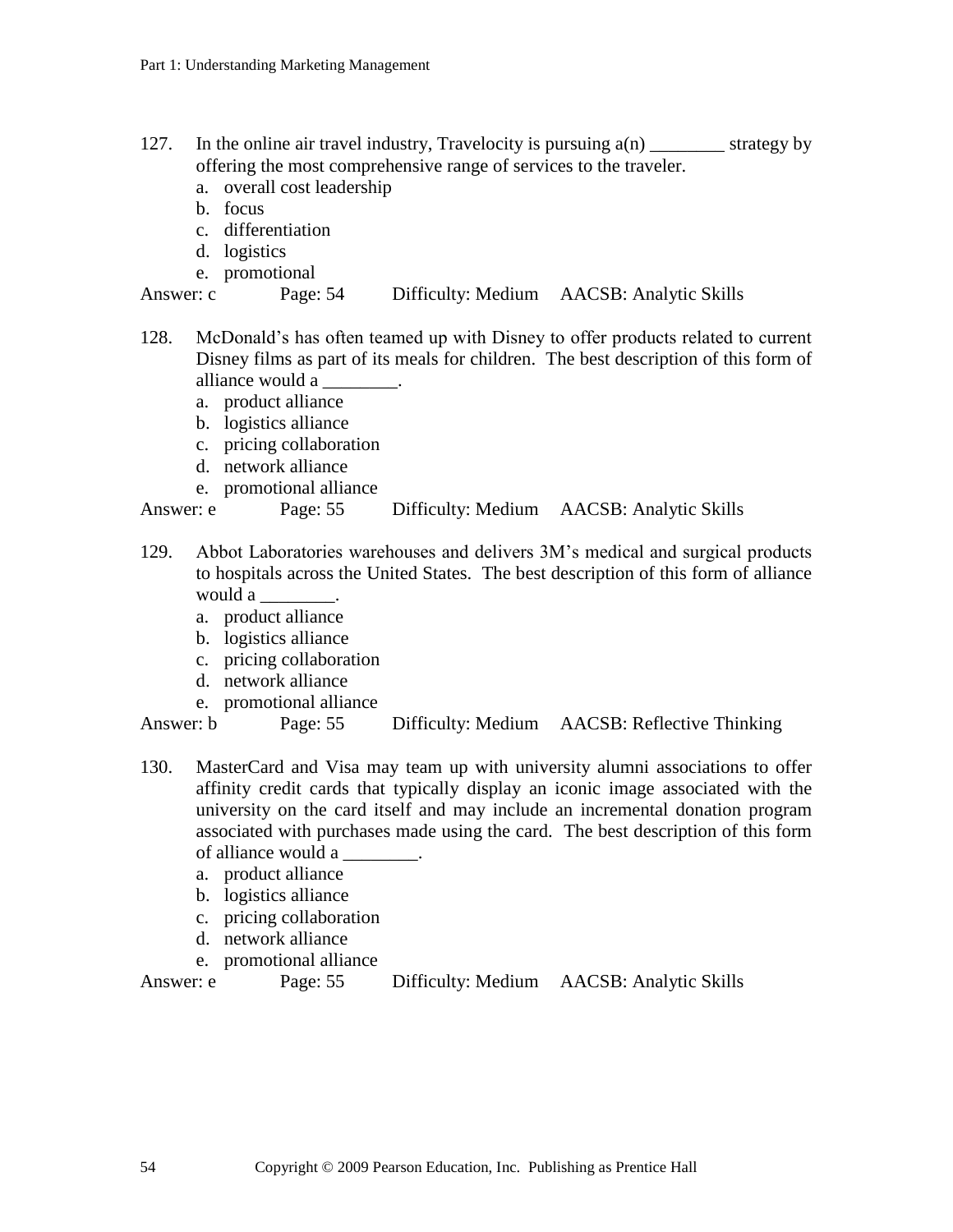### **Short Answer**

131. As the marketing manager for a small regional toy manufacturer, what three strategic marketing processes would you use to choose the value of your offer?

**Suggested Answer:** The three processes would be (1) customer segmentation, (2) market selection/focus, and (3) value positioning. Page: 34 Difficulty: Medium AACSB: Analytic Skills

132. Hot Topic, a chain that sells rock-band-inspired clothes for teens, recently launched Torrid to give plus-size teens the same fashion options. Identify the three parts of the value delivery process and their function for Hot Topic.

**Suggested Answer:** The first phase, choosing the value, represents the "homework" marketing must do before any product exists. The second phase, providing the value, is where product features, prices, and distribution are selected. The third phase, communicating the value, utilizes the sales force, sales promotion, advertising, and other communication tools to announce and promote the product.

Page: 34 Difficulty: Medium AACSB: Reflective Thinking

133. Critics of Nike often complain that its shoes cost almost nothing to make, yet cost the consumer so much. Identify the elements of providing and communicating value that add to Nike's cost structure and result in the high price of Nike's shoes.

**Suggested Answer:** Although the raw materials and manufacturing costs of a sneaker are relatively cheap, marketing the product to the consumer is quite expensive. Providing value includes R&D costs and the costs associated with shipping to retail locations and the retailers' overhead. Communicating value includes obtaining celebrity endorsement and extensive advertising. Nike must also pay for a sales force that communicates the product's value to retailers and helps ensure that products are available in retail locations convenient to end consumers.

Page: 34 Difficulty: Hard AACSB: Reflective Thinking

134. Over the past 10 years, Cisco Systems has drastically reduced its number of suppliers and aligned itself more closely with its remaining suppliers for each of its product-based teams. How might this have helped Cisco improve its newoffering realization process?

**Suggested Answer:** By reducing the number of suppliers it uses, Cisco is able to work more closely with its few remaining suppliers, involving them in newproduct development and tapping their expertise in improving time to volume, cutting costs, and improving supplier quality.

Page: 35 Difficulty: Hard AACSB: Reflective Thinking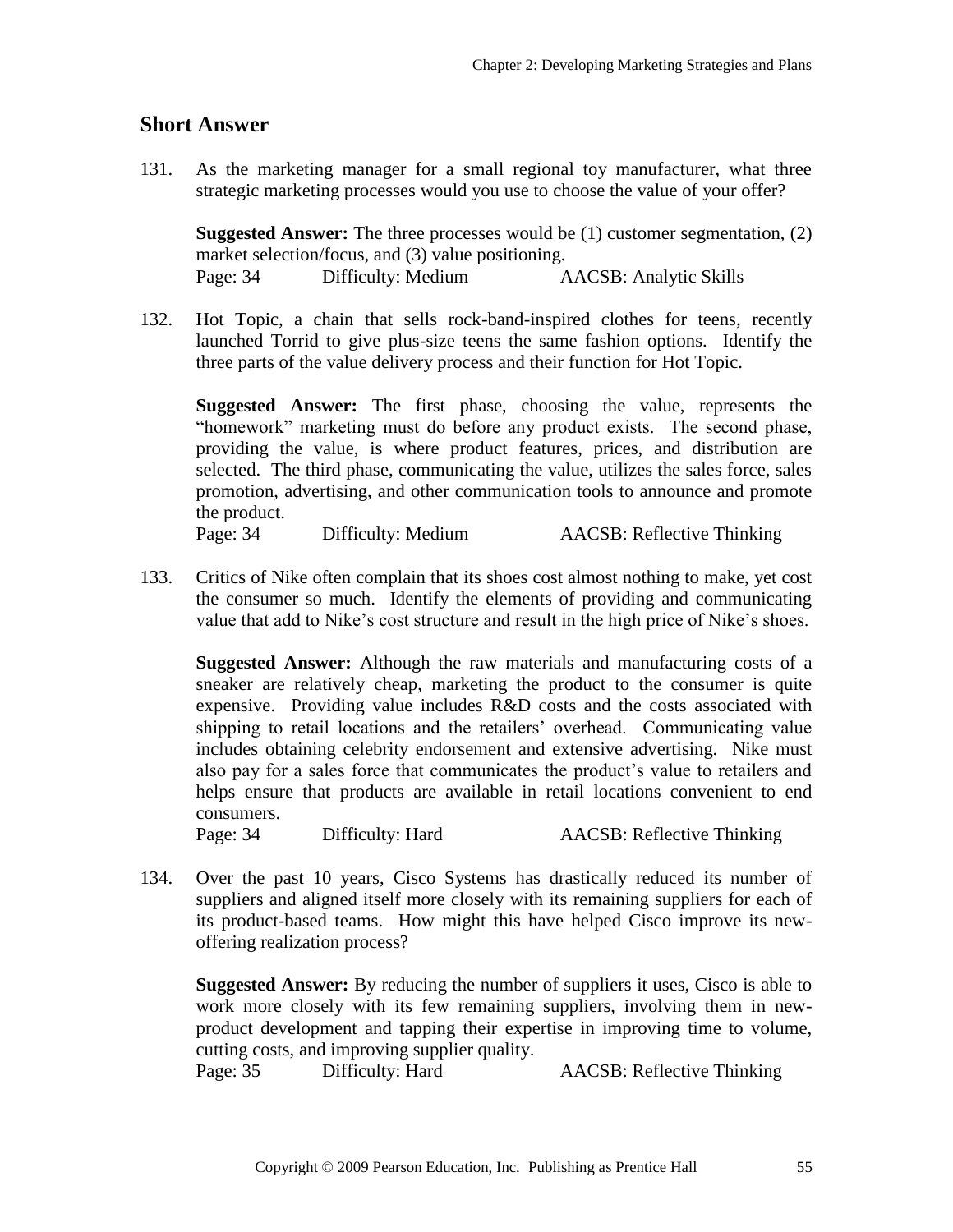135. In the central role of strategic planning, only a handful of companies stand out as master marketers—Procter & Gamble, Southwest Airlines, Nike, Disney, Nordstrom, Wal-Mart, and McDonald's to name a few. From a consumer's perspective why do you think they stand out? Explain.

**Suggested Answer:** Students should explain that these companies focus on the customer and are organized to respond effectively to changing customer needs. They all have well-staffed marketing departments, and all their other departments—manufacturing, finance, research and development, personnel, purchasing—also accept the concept that the customer is king. Page: 39 Difficulty: Medium AACSB: Reflective Thinking

136. Identify the elements of a tactical marketing plan for a new kind of cola.

**Suggested Answer:** The tactical marketing plan specifies the marketing tactics, including product features, promotion, merchandising, pricing, sales channels, and service. For a new kind of cola, the tactical marketing plan might include the packaging size and shape, the flavor, the kinds of advertising used (print, television, buzz marketing), how to price the new cola relative to other colas currently on the market, and where to sell the new cola (grocery stores, gas stations, vending machines, sandwich shops).

- Page: 40 Difficulty: Medium AACSB: Reflective Thinking
- 137. Porsche makes only expensive cars and Gerber serves primarily the baby market. Which of the major competitive spheres within which a company can operate matches most closely to these two companies?

**Suggested Answer:** Several competitive spheres are mentioned (e.g., industry, products and applications, competence, market segment, vertical, and geographical). The sphere most appropriate in this case is market segment. Page: 42 Difficulty: Hard AACSB: Analytic Skills

138. Gymboree is a 530-store chain that sells children's clothing to upscale parents. Because there are not enough parents making more than \$65,000 year to support more stores, Gymboree has created Janie and Jack, a chain selling upscale baby gifts. Which intensive growth strategy is Gymboree employing?

**Suggested Answer:** Gymboree is pursuing a product-development strategy, targeting upscale parents of young children, many of whose peers are having children, with a new product sold through a new retail location. Page: 45 Difficulty: Hard AACSB: Analytic Skills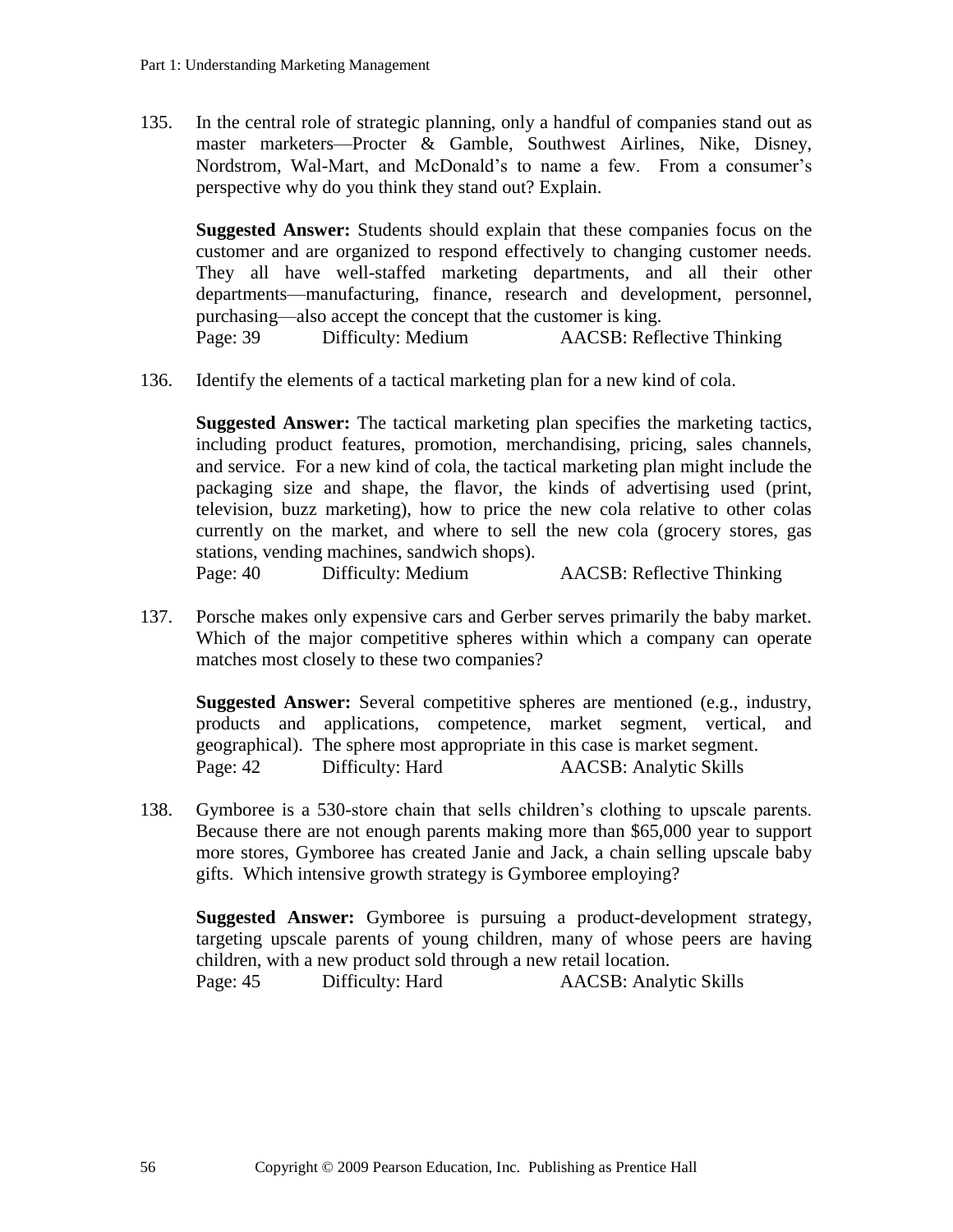139. Goodwin's Grocery has decided to purchase a meat-processing plant to gain more control of its beef supply and improve profits. Which form of integrative growth strategy has Goodwin's employed?

**Suggested Answer:** Goodwin's has selected a backward integration strategy. Page: 46 Difficulty: Medium

140. From its origins as an animated film producer, Walt Disney Company has moved into licensing characters for merchandised goods and developed theme parks and vacation and resort properties. What strategy best describes Disney's growth?

**Suggested Answer:** Disney has employed a diversification growth strategy, taking advantage of opportunities outside its original animated film business, leveraging the strength of its characters in new businesses. Page: 46 Difficulty: Hard AACSB: Analytic Skills

141. When Yahoo! began to flounder in the 2001, CEO Terry Semel imposed a more conservative, buttoned-down atmosphere on the freewheeling Internet start-up. At the new Yahoo!, spontaneity is out and order is in. What term is most closely applied to this organizational change phenomenon? Be sure to explain what the term means with respect to this example.

**Suggested Answer:** The correct term would be *corporate* or *organizational culture.* Corporate culture has been defined as "the shared experiences, stories, beliefs, and norms that characterize an organization." Page: 47 Difficulty: Hard AACSB: Analytic Skills

142. Describe what happens in scenario analysis and explain why firms such as Royal Dutch/Shell Group use the technique.

**Suggested Answer:** Scenario analysis consists of developing plausible representations of a firm's possible future that make different assumptions about forces driving the market and include different uncertainties. Answers may vary on why to use the concept but answers should be mindful of the definition given. Page: 48 Difficulty: Medium AACSB: Reflective Thinking

143. Explain what happens in a SWOT analysis during the strategic planning process.

**Suggested Answer:** SWOT (strengths, weaknesses, opportunities, and threats) monitors the external and internal environment by examining key macroeconomic and microeconomic forces and actors that have an impact on the organization's business and industry. See chapter for additional details on the SWOT analysis format.

Pages: 49–52 Difficulty: Medium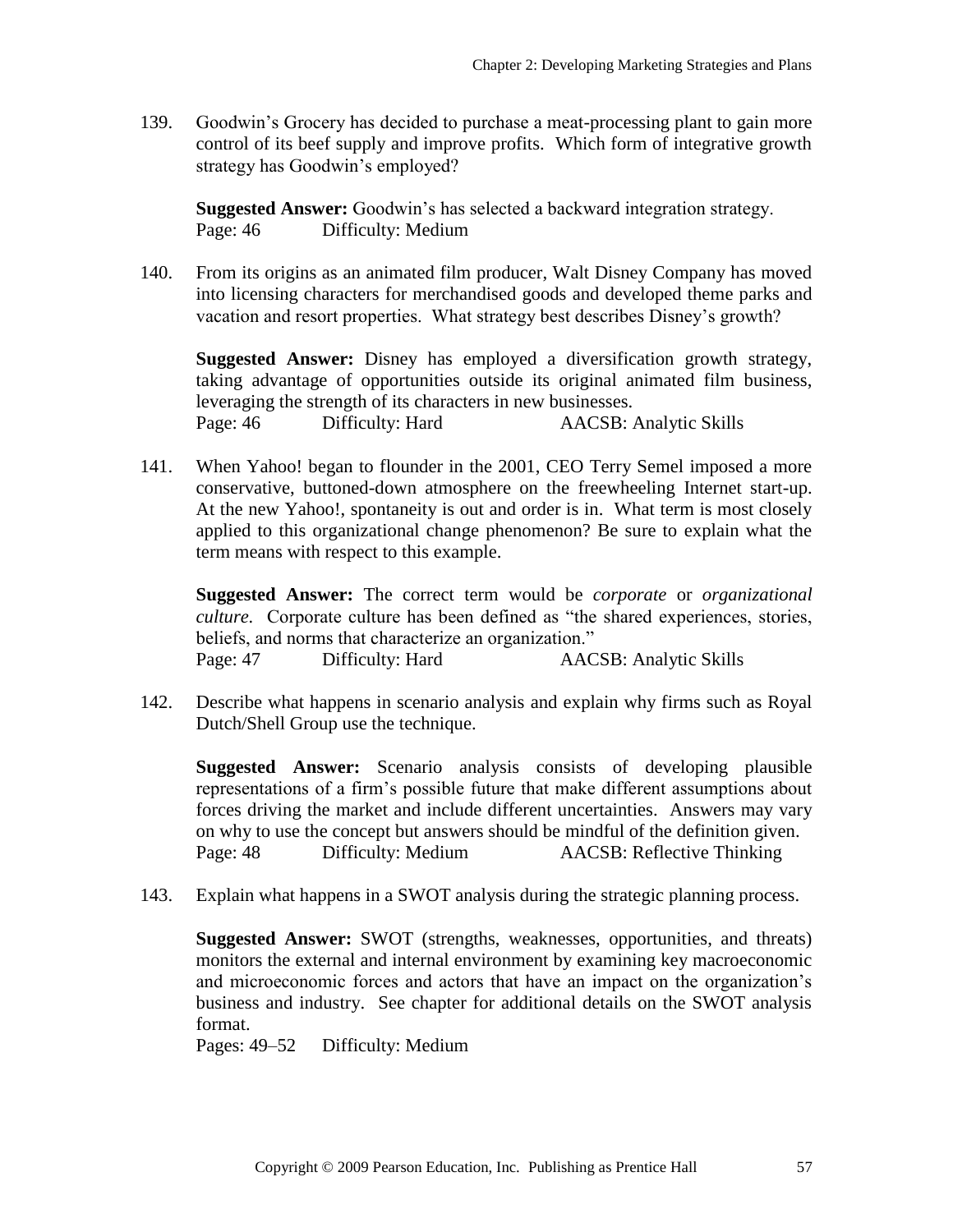144. Good marketing is the art of finding, developing, and profiting from marketing opportunities. What are the three primary methods for uncovering possible product or service improvements.

**Suggested Answer:** Methods for uncovering possible product or service improvements include (1) the problem detection method, which asks consumers for their suggestions; (2) the ideal method, which asks consumers to imagine an ideal version of the product or service; and (3) the consumption chain method, which asks consumers to chart their steps in acquiring, using, and disposing of a product.

Page: 50 Difficulty: Medium AACSB: Analytic Skills

145. What questions would typically be asked during a market opportunity analysis (MOA)?

**Suggested Answer:** Questions would typically be: (1) Can the benefits involved in the opportunity be articulated convincingly to a defined target market(s)? (2) Can the target market(s) be located and reached with cost-effective media and trade channels? (3) Does the company posses or have access to the critical capabilities and resources needed to deliver the customer benefits? (4) Can the company deliver the benefits better than any actual or potential competitors? and (5) Will the financial rate of return meet or exceed the company's required threshold for investment?

Page: 51 Difficulty: Hard AACSB: Analytic Skills

146. For an MBO system to work, the business unit attempting to implement the process must meet four criteria. What are those criteria?

**Suggested Answer:** The criteria are: (1) They must be arranged hierarchically, from the most to the least important; (2) objectives should be stated quantitatively whenever possible; (3) goals must be realistic; and (4) objectives must be consistent.

Page: 52–53 Difficulty: Hard AACSB: Reflective Thinking

147. Which of Michael Porter's generic strategies would be most appropriate for an organization that concentrates on achieving superior performance in an important customer benefit area valued by a large part of the market?

**Suggested Answer:** The strategy that would be most appropriate would be that of differentiation.

Page: 54 Difficulty: Medium AACSB: Analytic Skills